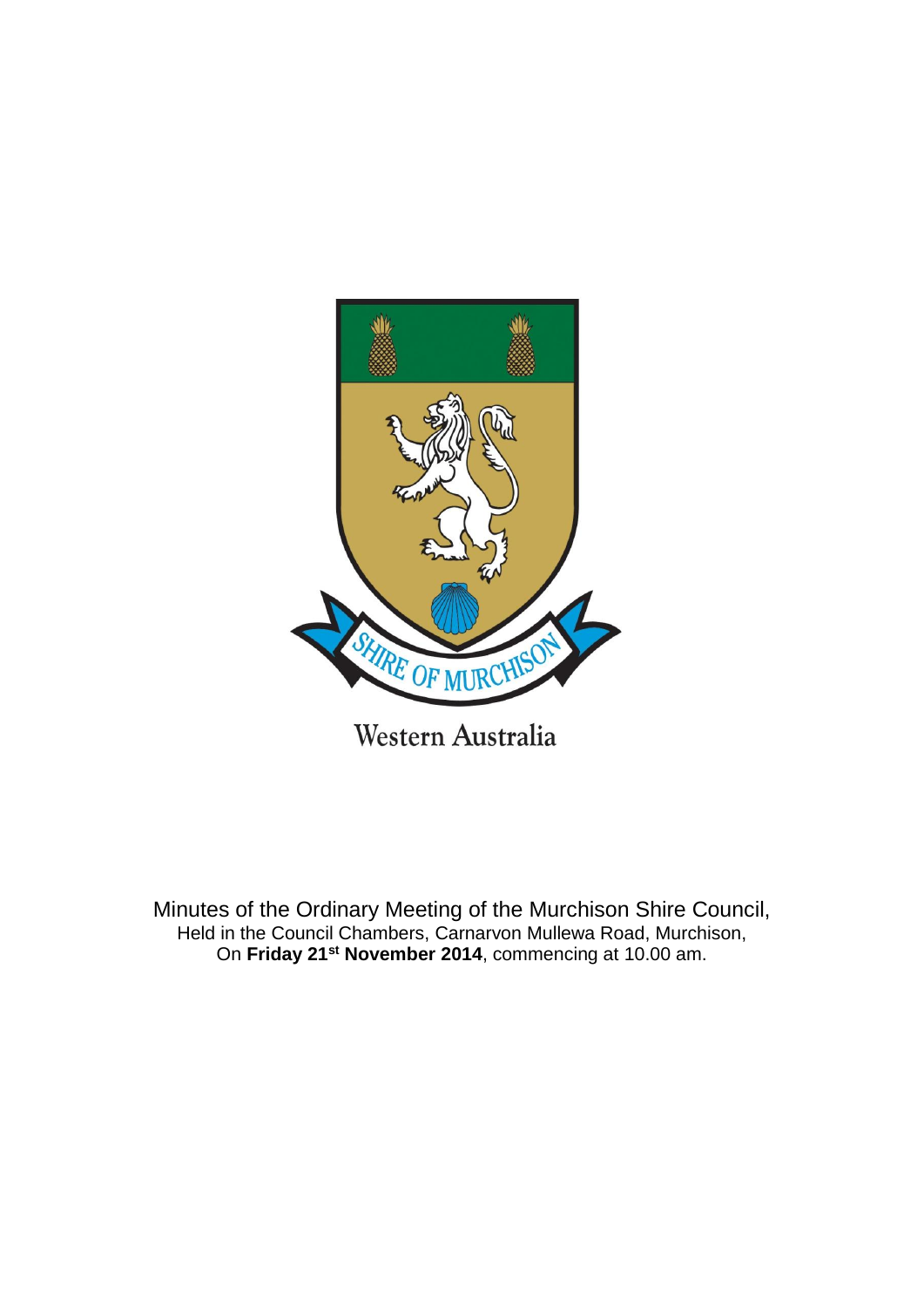#### **TABLE OF CONTENTS**

| 1.              | DECLARATION OF OPENING/ANNOUNCEMENT OF VISITORS 3       |  |
|-----------------|---------------------------------------------------------|--|
| 2.              | RECORD OF ATTENDANCE/APOLOGIES/LEAVE OF ABSENCE 3       |  |
| 3.              | RESPONSE TO PREVIOUS PUBLIC QUESTIONS TAKEN ON NOTICE 3 |  |
| 4.              |                                                         |  |
|                 | 4.1                                                     |  |
| 5.              |                                                         |  |
| 6.              |                                                         |  |
| 7 <sub>1</sub>  | NOTICE OF ITEMS TO BE DISCUSSED BEHIND CLOSED DOORS7    |  |
| 8.              |                                                         |  |
|                 | 8.1                                                     |  |
| 9.              | ANNOUNCEMENTS BY PRESIDING PERSON WITHOUT DISCUSSION7   |  |
| 10.             | PETITIONS/DEPUTATIONS/PRESENTATIONS/SUBMISSIONS 7       |  |
| 11.             |                                                         |  |
| 12.             |                                                         |  |
| 13.             |                                                         |  |
|                 | 13.1                                                    |  |
|                 | 13.2                                                    |  |
| 14.             |                                                         |  |
|                 | 14.1                                                    |  |
|                 | 142                                                     |  |
| 15.             |                                                         |  |
| 16.             |                                                         |  |
|                 | 16.1<br>16.2                                            |  |
|                 |                                                         |  |
| 17 <sub>1</sub> |                                                         |  |
| 18.             | 18.1                                                    |  |
|                 | 18.2                                                    |  |
|                 | 18.3                                                    |  |
|                 | 18.4                                                    |  |
| 19.             |                                                         |  |
| 20.             |                                                         |  |
| 21.             |                                                         |  |
|                 | 21.1                                                    |  |
|                 | 21 2                                                    |  |
|                 | 21.3                                                    |  |
| 22.             |                                                         |  |
| 23.             |                                                         |  |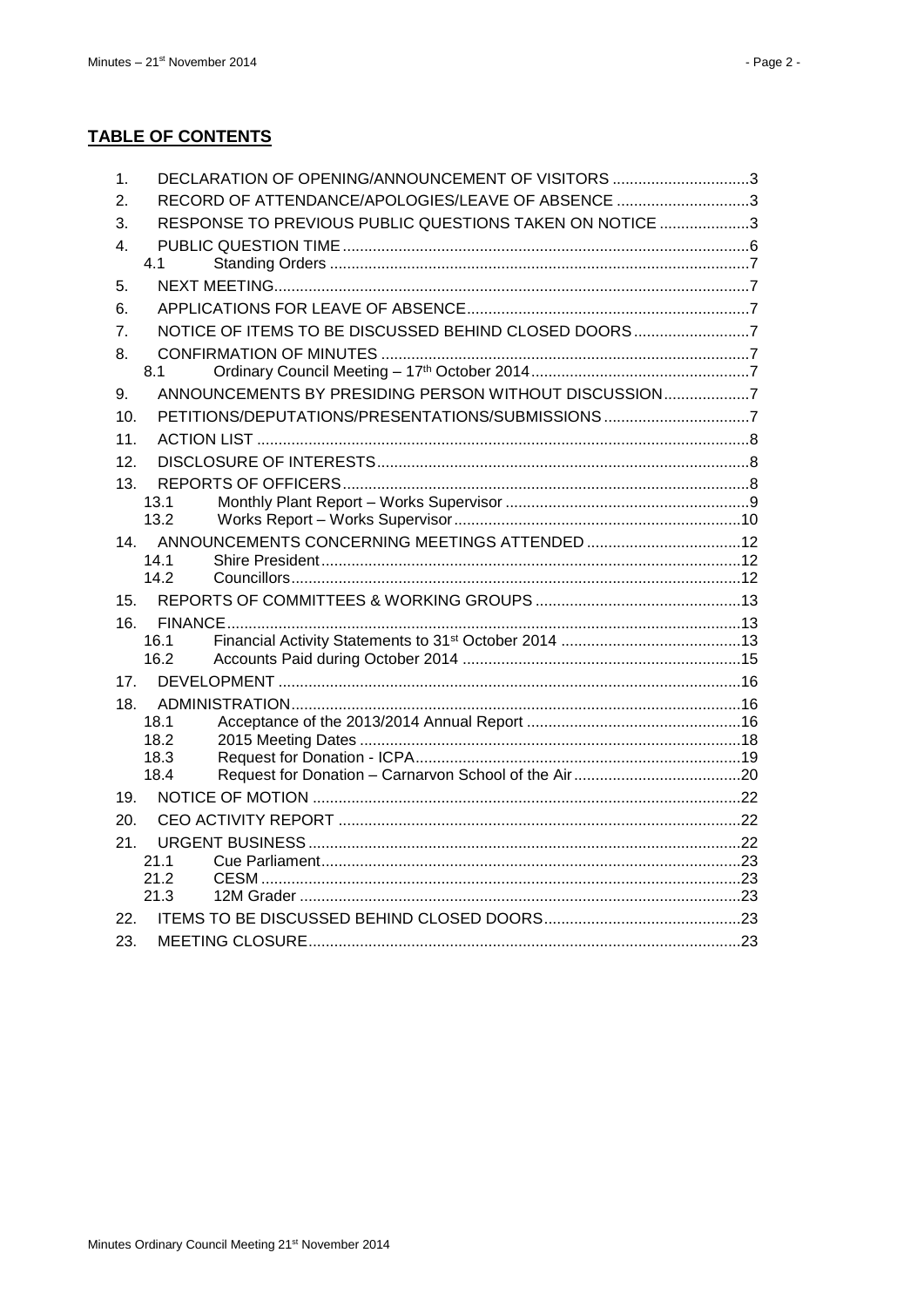#### <span id="page-2-0"></span>**1. DECLARATION OF OPENING/ANNOUNCEMENT OF VISITORS**

The Shire president declared the meeting opened at 10.03am

President Halleen took this time to mention the recent death of an ex-president Simon Keogh. President Halleen also wanted to mention the recent passing of Barry Kempton as well.

#### <span id="page-2-1"></span>**2. RECORD OF ATTENDANCE/APOLOGIES/LEAVE OF ABSENCE**

#### **Elected Members:**

Councillor M Halleen, Shire President Councillor RE Foulkes-Taylor, Deputy Shire President Councillor SA Broad Councillor A Whitmarsh Councillor M Williams

#### **Staff:**

Jenny Goodbourn – Chief Executive Officer Brian Wundenberg – Works Supervisor Candice Smith – Senior Finance Officer

**Apologies:** Councillor P Squires Mr Greydon Mead

**Leave of Absence:** Nil

**Public Gallery:** Mrs Bridget Seaman Mr Reg Seaman

#### <span id="page-2-2"></span>**3. RESPONSE TO PREVIOUS PUBLIC QUESTIONS TAKEN ON NOTICE**

Response to questions from Mr Greydon Mead of Bullardoo Station taken on notice at the October meeting:-



# Shire of Murchison

"The Shire with no Town"

Carnarvon-Mullewa Road, Murchison, W.A. Postal Address: PO Box 61, MULLEWA WA 6630 Tel (08) 9963 7999 Fax (08) 9963 7966 Website: [www.murchison.wa.gov.au](http://www.murchison.wa.gov.au/)

28 November 2014

Mr Greydon Mead Bullardoo Station Mullewa WA 6630

Dear Greydon

**Questions – Public Question Time – October Ordinary Council Meeting**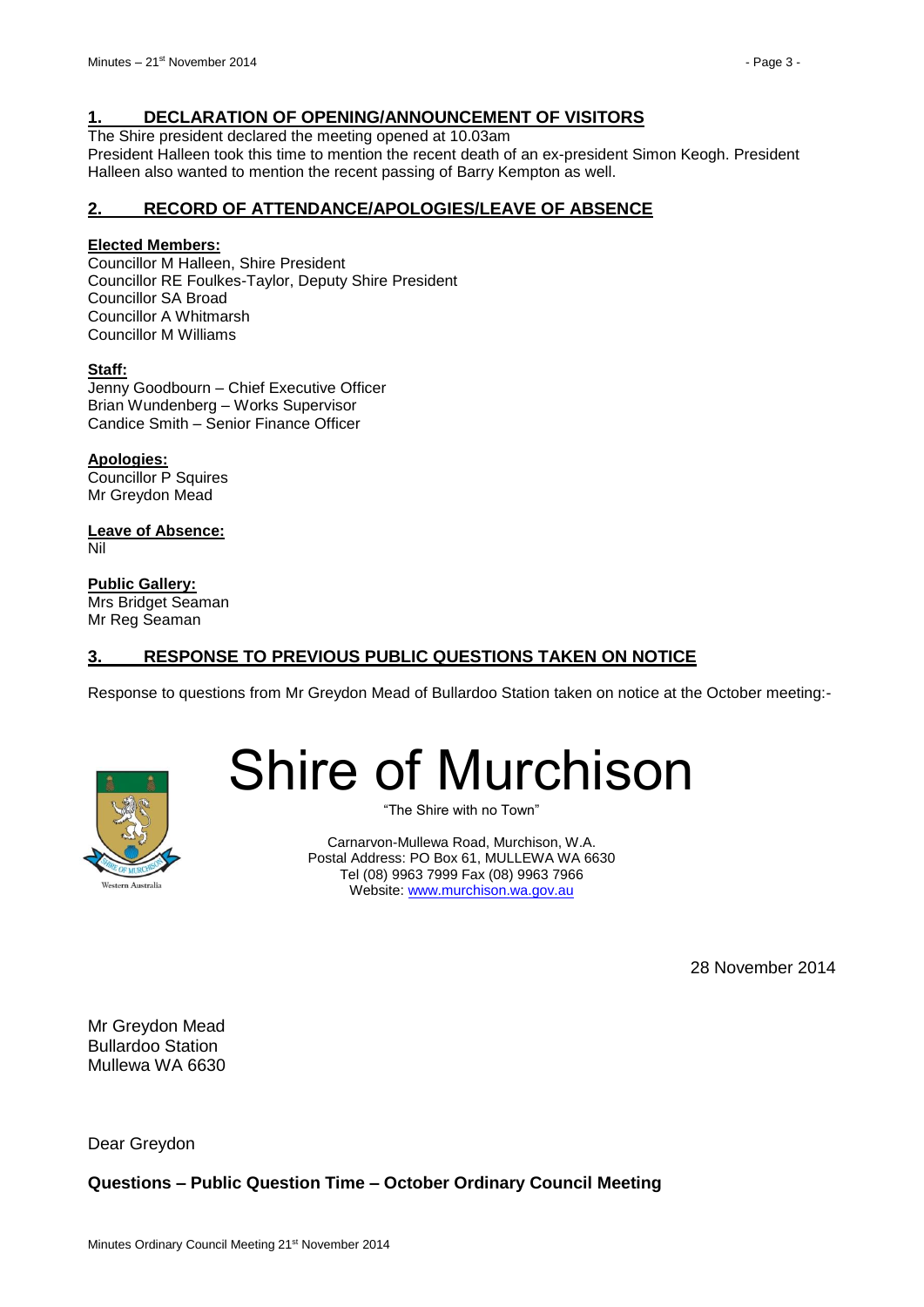Thank you for taking the time to come the meeting in October and ask some questions of council. A couple of the questions were answered on the day but some were taken on notice and the shire president advised that I would get back to you with further information. Apologies that I have not got back to you sooner but I had a knee operation and thought I would be away for a couple of days but it turned out to be a couple of weeks.

Regarding the valuation on your property and the rates charged. As advised at the meeting the shire is provided with a valuation from the Valuer General for each property. The current valuation on the property is \$x(personal information disclosed to Mr Mead only) and this is what the shire uses to calculate the annual rates which are current 2.67c in the \$. If you feel this valuation is too high then you can object to the valuation. I am enclosing a leaflet on this process which has to be made to the Valuer General. Alternatively you could appeal to the shire to waive or reduce the rates due to financial hardship. Any requests of this type would be considered by council on a case by case basis.

Boundary signs – I will arrange for signs to be ordered when we are next placing an order and we will ensure these are erected once they are received.

Dust Suppression – There are several properties that suffer from dust problems as they are close to roads. This year the shire is sealing three one kilometre sections of the Beringarra-Pindar road – one section by Tallering Homestead, one by Yuin Homestead and One by Pia Wadjarri Community. The dust suppression works have to be factored into the capital works programme and the programme for 2014-2015 does not include any further sections. This is something council will need to consider when developing future capital road works programmes. Over the past several years the bitumen seal has slowly extended south form the settlement and by the end of this year we will have seal as far south as the Ballinyoo Bridge. In future years it is hoped that the seal will be extended until we one day have a sealed road all the way to Mullewa but again this is subject to funding and development of the road works programme.

Tender 4.2014 – Contract Road Maintenance – Beringarra- Pindar Road.

Council decided this tender at the July meeting. At the close of tenders five submissions had been received. Council discussed the merits of each tender at the meeting. The major factor in deciding the tender was price. Hourly rates for a grader ranged from \$145.00 an hour to \$215.00 an hour. Other factors discussed were tender compliance, workplace safety policy and procedures and past experience, capacity and flexibility.

There was discussion on various aspects of previous work undertaken but this was across all tenderers. The tender was awarded on a first second and third preference basis. A comparison of all costs tendered is included in the July minutes.

The first preference was THEM earthmoving – grader \$145.00ph, Loader \$150.00ph, prime mover & side tipper \$ 165.00ph, Roller \$100.00ph hour and water cart \$145.00ph.

Second preference was Squires Resources - grader \$192.50ph, Loader \$176.00ph, prime mover & side tipper \$ 185.90ph, Roller \$159.50ph hour and water cart \$176.00ph.

Walladar Enterprises was third preference - grader \$198.00ph, Loader \$181.50ph, prime mover & side tipper \$ 176.00ph, Roller \$99.00ph hour and water cart \$181.50ph.

The tender was awarded on a basis of one contractor supplying all required plant for the work rather than an on an individual plant item basis.

Regarding the local purchasing preference policy. In councils policy manual s.1.8 is the Local Preference Policy. This stated that on purchases up to \$2,000 council would apply up to a 15% local preference. Purchases over \$2,000 council would apply up to 5% for local suppliers. This policy was adopted in October 2005 and it was reviewed in October 2008. In November 2011 council adopted a Purchasing Policy as was required, there is no reference to local preference pricing within this policy but council always considers local suppliers when assessing tenders or contracts. Purchasing is undertaken on a competitive basis with all potential suppliers being treated impartially, honestly and consistently.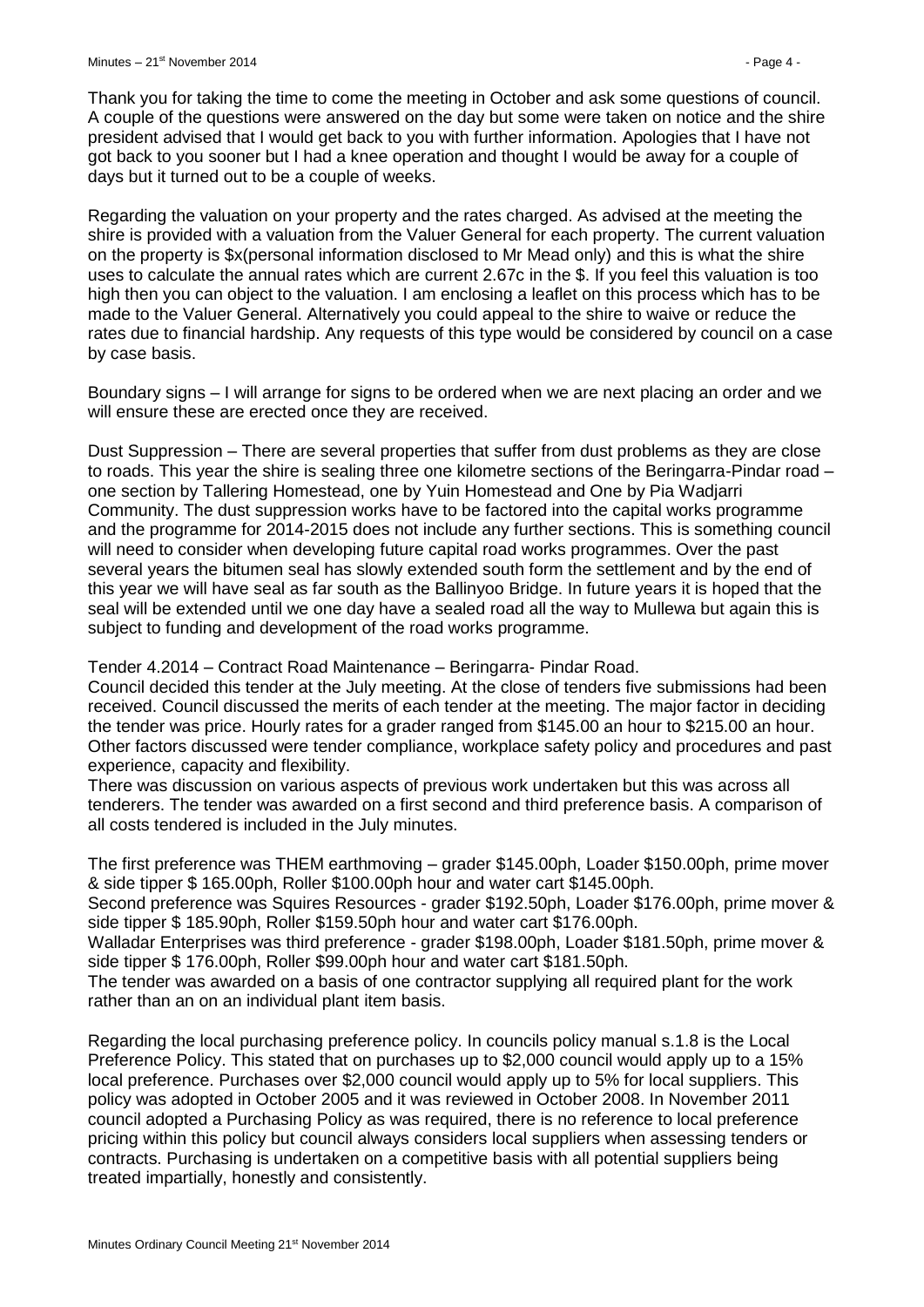Yours sincerely

fobood.

Jennifer A Goodbourn Chief Executive Officer

Response to questions from Mrs Bridget Seaman of Murgoo Station taken on notice at the October meeting:-

# Shire of Murchison



"The Shire with no Town"

Carnarvon-Mullewa Road, Murchison, W.A. Postal Address: PO Box 61, MULLEWA WA 6630 Tel (08) 9963 7999 Fax (08) 9963 7966 Website: [www.murchison.wa.gov.au](http://www.murchison.wa.gov.au/)

13th November 2014

Mrs Bridget Seaman Murgoo Station Yalgoo WA 6535

Dear Bridget

#### **Questions – Public Question Time – October Ordinary Council Meeting**

Thank you for taking the time to come the meeting in October and ask some questions of council. A couple of the questions were answered on the day but some were taken on notice and the shire president advised that I would get back to you with further information. Apologies that I have not got back to you sooner but I had a knee operation and thought I would be away for a couple of days but it turned out to be a couple of weeks.

A draft drug and alcohol policy is being developed by the CEO, this has taken longer than hoped but there have been many major projects and issues to deal with that have taken precedence. There was a draft policy developed in October 2011 but council was advised by LGIS that it was not in an acceptable format.

The policy has to be developed in line with current legislation and I have been consulting with neighbouring CEO's to develop a practical and enforceable policy that not only includes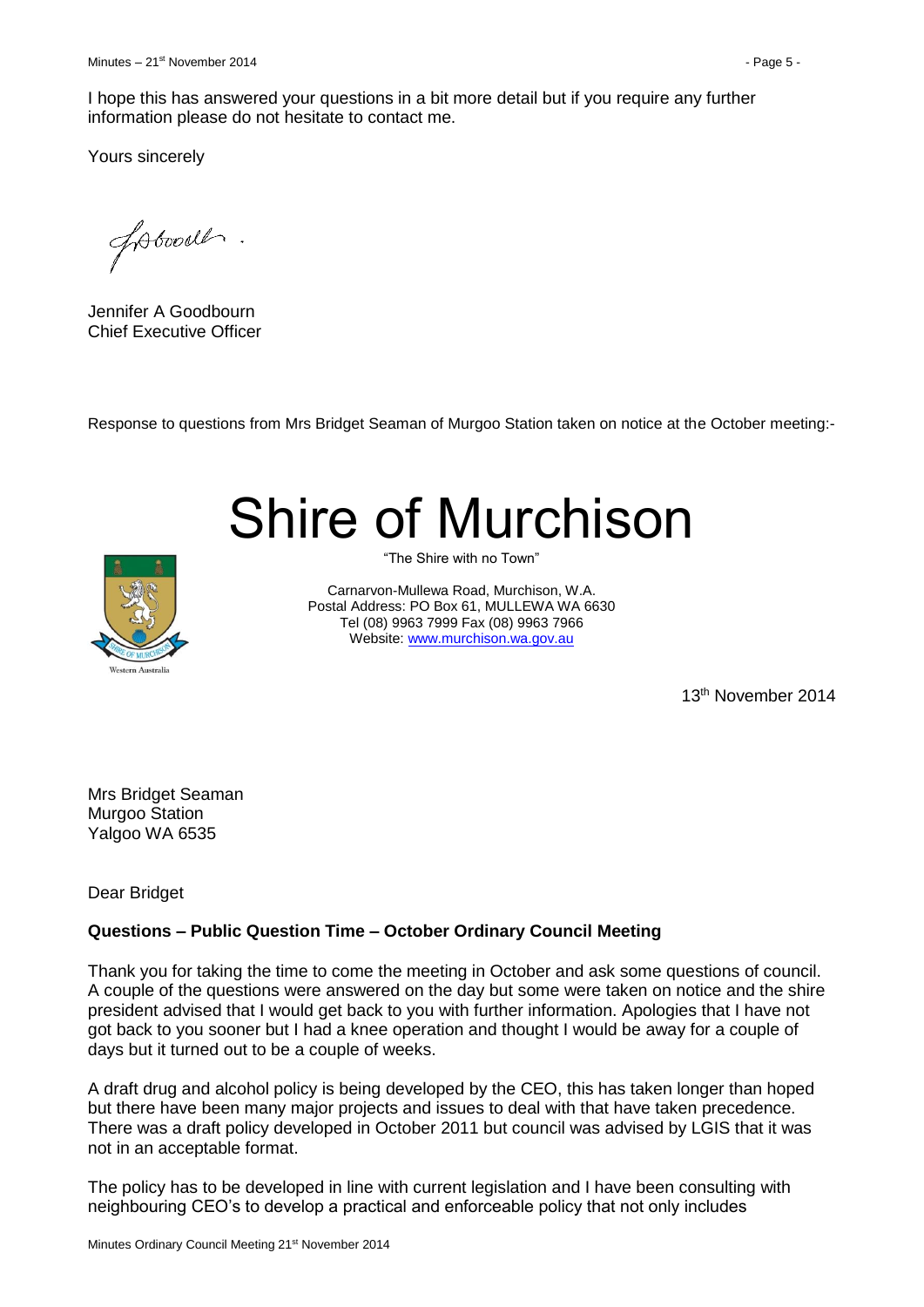disciplinary procedure but counselling and return to work processes. It appears that most shires in the area are in the same position as Murchison with no actual policy in place. It is a shame that LGIS do not have a standard policy that we can adopt but I have been consulting with them for assistance. Once a draft policy is available it will be presented to council for their consideration.

Regarding the Employee Safety handbook - this was created in November 2010 by JLTA, as part of an LGIS initiative to provide shires with a basic handbook that incorporated an OS&H policy and a fitness for work policy. The employee handbook includes a very brief OS&H policy on page 1 and a brief fitness for work policy on page 7. This is the extent of these policies and would have been adopted by council when they adopted the Employee Safety handbook. I am unable to ascertain whether the Employee Safety handbook was actually presented to council for adoption. A quick search of the minutes around the end of 2010 and start of 2011 shows no record of this. However this handbook has been in use since then and all new employees are given a copy and it is gone through as part of the induction process.

I hope this has answered your questions in a bit more detail but if you require any further information please do not hesitate to contact me.

Yours sincerely

foboodl.

Jennifer A Goodbourn Chief Executive Officer

#### <span id="page-5-0"></span>**4. PUBLIC QUESTION TIME**

Mrs Bridget Seaman, Murgoo Station, Murchison

Mrs Seaman advised she received a letter from the CEO on the 13th November in response to her questions to Council during public question time at the October Council meeting. Note that this letter is included within the Minutes.

The last paragraph of the letter deals with my question in regard to the "Employee Safety Handbook". I don't believe the question response was adequate.

I asked whether the "Fit for Work" policy and the "Health and Safety" policy exist. As I was a councillor during the timeframe indicated within the CEO's letter, I would like some more clarification on this issue.

- 1. I was informed that JLTA created the Handbook. Whom is JLTA *CEO Jenny Goodbourn replied to Mrs. Seaman that JLTA is Jardine Lloyd Thompson and that they are an insurance company that underwrites and works with our insurance company LGIS.*
- *2.* Does the Shire of Murchison have a "Fitness for work" policy and "OH&S Policy"? *CEO Jenny Goodbourn replied to Mrs. Seaman that we only have the one page policies that are included in the "Employee Safety Handbook".*
- 3. I note within the Document there is an "Occupational Safety and Health Committee" and meetings are to be held every three months. Are there any minutes from this committee available? *CEO Jenny Goodbourn replied that it was not an actual committee, however the outside crew have regular "Tool Box Meetings" and minutes were taken at each of these meetings with OH&S issues and Health issues included as part of the meetings.*
- *4.* It is stated within my letter that "All employees are given a copy and it is gone through as part of the induction process"?

How does council feel having a handbook given to Employees and Contractors, which is signed off by employees and contractors where instructions are given in the name of the "Shire of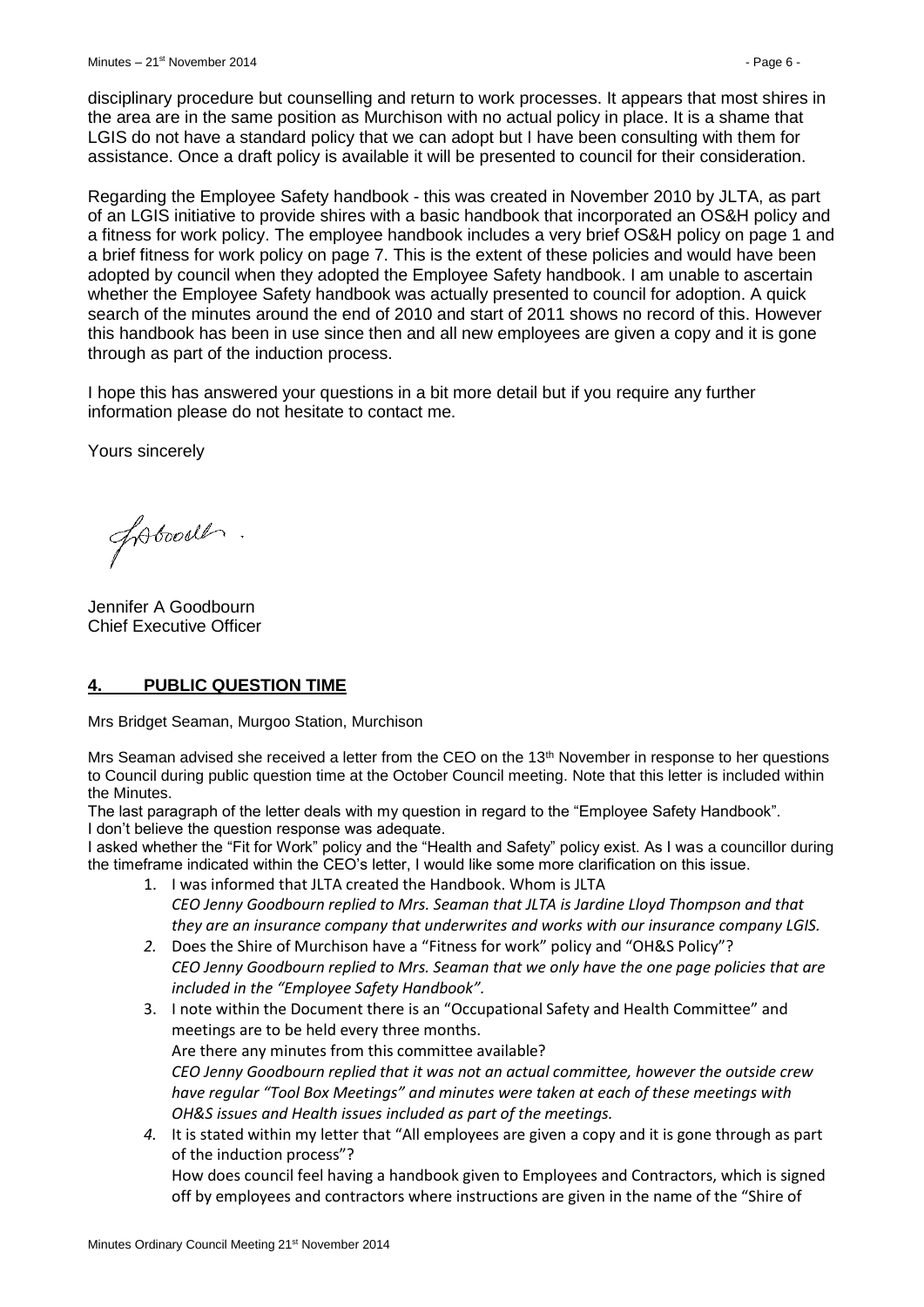Murchison Council", when this document has not been passed by council, and this document also contains Policies that have not been passed by council?

*President Mark Halleen advised Mrs. Seaman that he would take this question on notice. CEO Jenny Goodbourn advised that she'd had a workshop with LGIS this week regarding Risk Management and had brought up this subject. There is a MEG (Murchison Executive Group) meeting next Monday and LGIS are attending to discuss OSH and Fitness For Work Polices as most of the shires in the region are in the same position. They have said they will assist.*

#### <span id="page-6-0"></span>**4.1 Standing Orders**

| <b>Council Decision:</b><br>Moved: Councillor Broad                  | Seconded: Councillor Williams |            |
|----------------------------------------------------------------------|-------------------------------|------------|
| That the following Local Law-Standing Orders 2001 be stood down:     |                               |            |
| 8.2 Limitation on the number of speeches<br>8.3 Duration of speeches |                               |            |
| <b>Carried</b>                                                       | For: $5$                      | Against: 0 |

#### <span id="page-6-1"></span>**5. NEXT MEETING**

The next meeting is scheduled for Thursday 18th December 2014.

#### <span id="page-6-2"></span>**6. APPLICATIONS FOR LEAVE OF ABSENCE**

Nil

#### <span id="page-6-3"></span>**7. NOTICE OF ITEMS TO BE DISCUSSED BEHIND CLOSED DOORS**

Nil

#### <span id="page-6-4"></span>**8. CONFIRMATION OF MINUTES**

#### <span id="page-6-5"></span>**8.1 Ordinary Council Meeting – 17th October 2014**

#### **Background:**

Minutes of the Ordinary Meeting of Council have previously been circulated to all Councillors.

#### **Recommendation:**

That the minutes of the Ordinary Council meeting held on 17<sup>th</sup> October 2014 be confirmed as an accurate record of proceedings

#### **Voting Requirements:**

Simple majority

#### *Council Decision:*

**Moved: Councillor Foulkes-Taylor Seconded: Councillor Whitmarsh**

That the minutes of the Ordinary Council meeting held on 17<sup>th</sup> October 2014 be confirmed as an accurate record of proceedings.

**Carried For: 5 Against: 0**

#### <span id="page-6-6"></span>**9. ANNOUNCEMENTS BY PRESIDING PERSON WITHOUT DISCUSSION** Nil

### <span id="page-6-7"></span>**10. PETITIONS/DEPUTATIONS/PRESENTATIONS/SUBMISSIONS**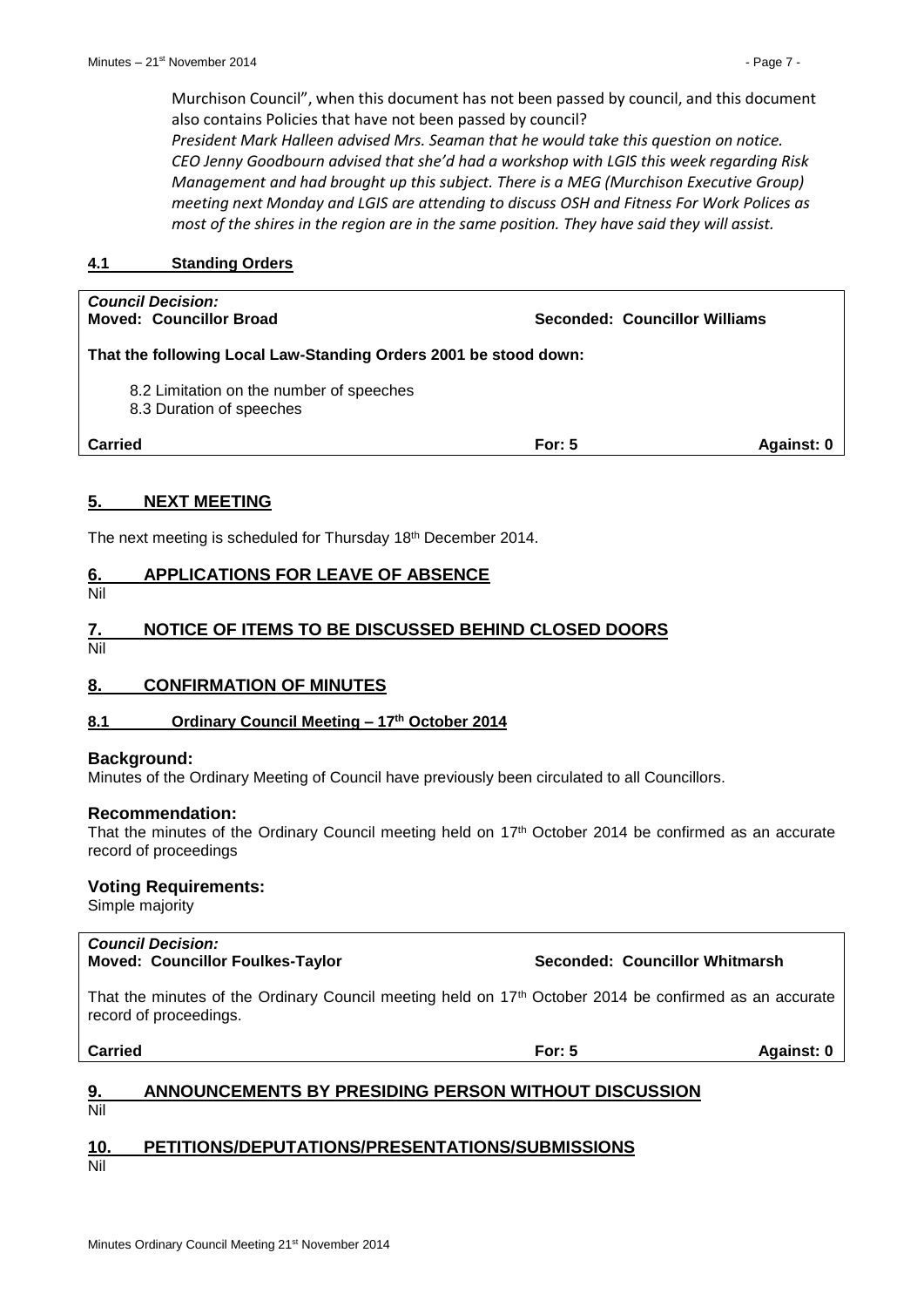#### <span id="page-7-0"></span>**11. ACTION LIST**

| <b>No</b>      | <b>Item</b>                                                         | <b>Action</b>                                                                                                                                                                                                                       | <b>Status</b>                                                |
|----------------|---------------------------------------------------------------------|-------------------------------------------------------------------------------------------------------------------------------------------------------------------------------------------------------------------------------------|--------------------------------------------------------------|
| 1 <sub>1</sub> | <b>Establishment of Working</b><br>Group for Accident<br>Prevention | Inaugural meeting held on 24th September.                                                                                                                                                                                           | Group established                                            |
| 2.             | <b>Community Project Officer</b>                                    | Inaugural meeting held on 24th September.                                                                                                                                                                                           | Group established                                            |
| 3.             | Roadhouse Operators                                                 | Current roadhouse operator will finish up at the<br>end of October. New operators sourced and<br>paperwork/training/change-over underway.                                                                                           | Completed 30th<br>October.                                   |
| $\mathbf{4}$ . | <b>New Staff House</b>                                              | Concrete works for verandah and carport under<br>way. Blinds fitted. Flooring being completed this<br>week. Quotes for fencing being called.                                                                                        | Progressing                                                  |
| 5.             | <b>ULP Tank at Roadhouse</b>                                        | Petro Industrial on site 5 <sup>th</sup> November, Works<br>should be completed by 14th November.                                                                                                                                   | Progressing                                                  |
| 6.             | Lawn Bowls                                                          | Evergreen have been advised of their successful<br>tender and are formalising project.<br>Advised they will be on site 15th March 2015.<br>Unable to do any earlier - will give time for us to<br>prepare site                      | Progressing                                                  |
| 7.             | Laundry &<br><b>Accommodation Units</b>                             | Fleetwood contacted and design amended to<br>reflect better bathroom layout.<br>Awaiting confirmation of timeline so we can<br>ensure site preparation, plumbing & power works<br>to suit. Drawings and site plans being finalised. | Progressing                                                  |
| 8.             | Power supply issues                                                 | JMG advised no further work from them to be<br>undertaken. Steve Dart on site and has checked<br>CEO house – does not see it as an urgent<br>problem.                                                                               | Still awaiting quotes<br>from Steve Dart.<br>CEO chasing up. |

*A general discussion was held on the above action list and no new business arose from this.*

#### **Recommendation:**

That the Action List be accepted.

#### **Voting Requirements:**

Simple majority

| <b>Council Decision:</b>       |  |
|--------------------------------|--|
| <b>Moved: Councillor Broad</b> |  |

**Moved: Councillor Broad Seconded: Councillor Williams**

That the Action List be accepted.

**Carried For: 5 Against: 0**

#### <span id="page-7-1"></span>**12. DISCLOSURE OF INTERESTS**  $\frac{12}{\text{Nil}}$

*Council broke for morning tea 10.30am Council resumed at 10.45am*

#### <span id="page-7-2"></span>**13. REPORTS OF OFFICERS**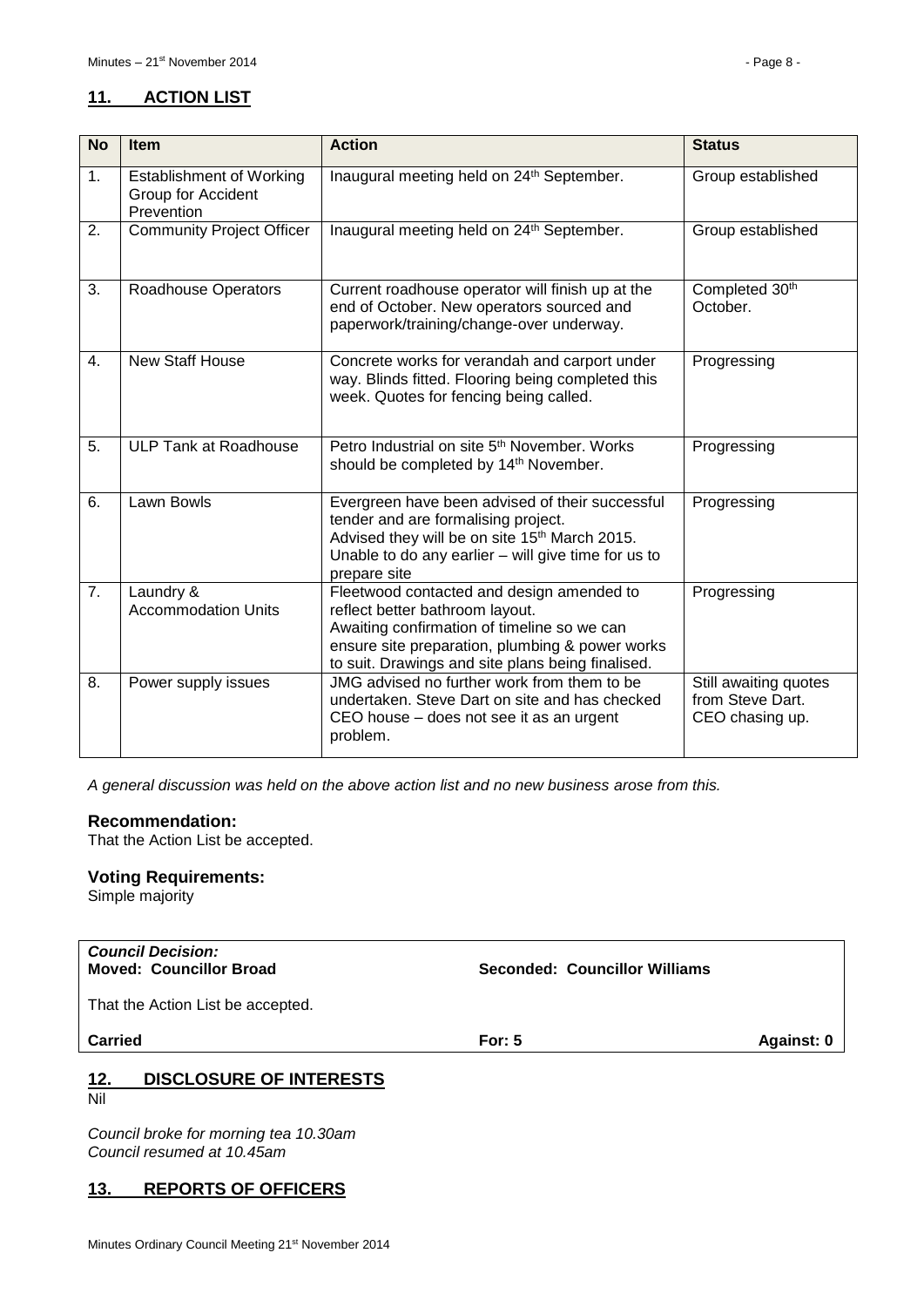#### <span id="page-8-0"></span>**13.1 Monthly Plant Report – Works Supervisor**

| October 2014                   |      |                 |                                            |         | <b>Hours</b> |                        |            | <b>YTD</b>   |             |
|--------------------------------|------|-----------------|--------------------------------------------|---------|--------------|------------------------|------------|--------------|-------------|
|                                |      |                 | <b>End</b><br><b>Total</b><br><b>Start</b> |         |              | <b>Operating Costs</b> |            |              |             |
| <b>Plant Item</b>              | Year | <b>Rego</b>     | 1 July '14                                 | Hrs/kms | Hrs/km       | <b>Month</b>           | <b>YTD</b> | <b>Plant</b> | <b>Fuel</b> |
| Cat Grader 12H P.02            | 2005 | <b>MU 141</b>   | 11288                                      | 11744   | 11904        | 160                    | 616        | 4272.67      | 12429.70    |
| Cat Grader 12M P.03            | 2008 | <b>MU 51</b>    | 7398                                       | 7841    | 8028         | 187                    | 630        | 15195.19     | 14417.37    |
| <b>Volvo Loader P.27</b>       | 2006 | <b>MU 65</b>    | 6386                                       | 6616    | 6710         | 94                     | 324        | 10771.69     | 6264.32     |
| Komatsu Dozer P.11             | 1997 |                 | 8208                                       |         | not used     |                        | 0          | 1848.60      |             |
| <b>Bomag Padfoot P.68</b>      | 2013 | 1EIG124         | 345                                        | 498     | 535          | 37                     | 190        | 2107.70      | 4266.25     |
| JD Grader P.01                 | 2011 | MU 121          | 4650                                       | 5118    | 5270         | 152                    | 620        | 3157.67      | 16103.88    |
| <b>Bomag Roller P.43</b>       | 2012 | 1DVH736         | 1757                                       | 2054    | 2147         | 93                     | 390        | 6160.35      | 5044.54     |
| Cat 938G Loader P.41           | 2004 | MU 193          | 4389                                       | 4518    | 4550         | 32                     | 161        | 2032.33      | 2772.50     |
| Kenworth P/Mover P.61          | 2004 | <b>MU 000</b>   | 31510                                      | 34626   | 35775        | 1149                   | 4265       | 3442.45      | 8833.26     |
| Iveco P/Mover P.09             | 2003 | 1AGW988         | 283980                                     | 288190  | 288743       | 553                    | 4763       | 4474.45      | 8711.88     |
| Nissan UD P.07                 | 2009 | 000 MU          | 167522                                     | 170981  | 172236       | 1255                   | 4714       | 1526.25      | 4383.00     |
| <b>Iveco Tipper Conv P.10</b>  | 2004 | <b>MU 00</b>    | 168987                                     | 171341  | 172230       | 889                    | 3243       | 7542.52      | 7666.29     |
| Generator 1-110kva             | 2011 |                 | 13642                                      | 13764   | 14087        | 323                    | 445        | 33869.17     | 40454.15    |
| Generator 2-110kva             | 2011 |                 | 9340                                       | 11421   | 11821        | 400                    | 2481       |              |             |
| <b>Maintenance Gen P.33</b>    |      |                 | 3460                                       | 4558    | 4558         | 0                      | 1098       | 659.98       | 2981.97     |
| <b>Construction Gen P.32</b>   |      |                 | 17605                                      | 19550   | 20358        | 808                    | 2753       | 478.49       | 6110.28     |
| Kubota 6kva Gen P.66           | 2012 |                 | 4567                                       | 4658    | 4981         | 323                    | 414        | 3080.31      | 3616.74     |
| <b>Mitsubishi Canter P.06</b>  | 2010 | 01 MU           | 111110                                     | 119606  | 123133       | 3527                   | 12023      | 7225.85      | 2552.76     |
| <b>Isuzu Construction P.64</b> | 2013 | <b>MU 140</b>   | 30477                                      | 38754   | 42824        | 4070                   | 12347      | 883.88       | 4433.20     |
| <b>Toyota Prado P.55</b>       | 2012 | MU <sub>0</sub> | 22827                                      | 26545   | 28767        | 2222                   | 5940       | 1100.39      | 598.22      |
| <b>RAV4 P.63</b>               | 2013 | MU 1011         | 19904                                      | 22850   | 24591        | 1741                   | 4687       | 631.85       | 425.34      |
| Great Wall P.57                | 2012 | MU 167          | 26939                                      | 33828   | 35269        | 1441                   | 8330       | 235.68       | 1243.23     |
| <b>Isuzu Dmax P.28</b>         | 2009 | <b>MU 300</b>   | 174896                                     | 179613  | 180,474      | 861                    | 5578       | 2393.52      | 1115.74     |
| Toyota Hilux P.40              | 2011 | MU 1018         | 134119                                     | 145870  | 148,780      | 2910                   | 14661      | 2279.79      | 1917.41     |
| Isuzu T/Top P.54               | 2005 | MU 1002         | 140946                                     | 146000  | 148,150      | 2150                   | 7204       | 705.98       | 1875.32     |
| Mercedes PTV P.60              | 2004 | MU 1009         | 98834                                      | 99531   | 99755        | 224                    | 921        | 0.00         | 181.02      |
| Side Tipper P.18               | 2001 | MU2010          | 45770                                      | 50458   | 51825        | 1367                   | 6055       | 425.30       | n/a         |
| Side Tipper P.17               | 2001 | MU 662          | 79971                                      | 83211   | 84075        | 864                    | 4104       | 234.30       | n/a         |
| Roadwest S/Tipper P.67         | 2013 | 1T0Q427         | 14745                                      | 18963   | 20325        | 1362                   | 2625       | 554.87       | n/a         |
| Tri-Axle L/L Float P.13        | 2008 | MU 663          | 13502                                      | 17272   | 25053        | 7781                   | 11551      | 517.50       | n/a         |
| 45ft Flat Top P.59             | 1978 | 1THH060         | 0                                          | 0       | 0            | 0                      | 0          | 405.00       | n/a         |
| No. 2 Float P.14               | 2001 | MU 2004         | 46143                                      | 51909   | 52053        | 144                    | 5910       | 921.30       | n/a         |
| 30000L W/Tanker P.24           | 2005 | MU 2024         | 37646                                      | 40000   | 40889        | 889                    | 3243       | 1609.12      | n/a         |
| Dog Fuel Trailer P.48          | 1979 | MU 2026         |                                            |         |              |                        | n/a        |              | n/a         |
| Dog Fuel Trailer P. 49         | 1972 | MU 2005         |                                            |         |              |                        | n/a        | 252.00       | n/a         |
| Dolly 1-Red P.05               | 2001 | MU 2003         | 30526                                      | 32491   | clock        | broken                 | 1965       | 124.50       | n/a         |
| Dolly 2-Black P.08             | 2000 | MU 2009         | 18377                                      | 22561   | 23814        | 1253                   | 5437       | 1534.51      | n/a         |
| New/H Ford Tractor P.04        | 2006 | <b>MU 380</b>   | 1719                                       | 1756    | 1761         | 5                      | 42         | 0.00         | 69.22       |
| Forklift P.37                  |      |                 | 12037                                      | 12092   | 12114        | 22                     | 77         | 0.00         | 159.72      |
| Caravans                       |      |                 |                                            |         |              |                        | n/a        | 4127.66      | n/a         |
| JD Ride on Mower               |      |                 | 460.3                                      | 492     | 507          | 15                     | 46.7       | small plant  | small plant |
| <b>Generator Perkins P.34</b>  |      | H/Maint         | 0                                          |         |              |                        | no clock   | 1847.95      | small plant |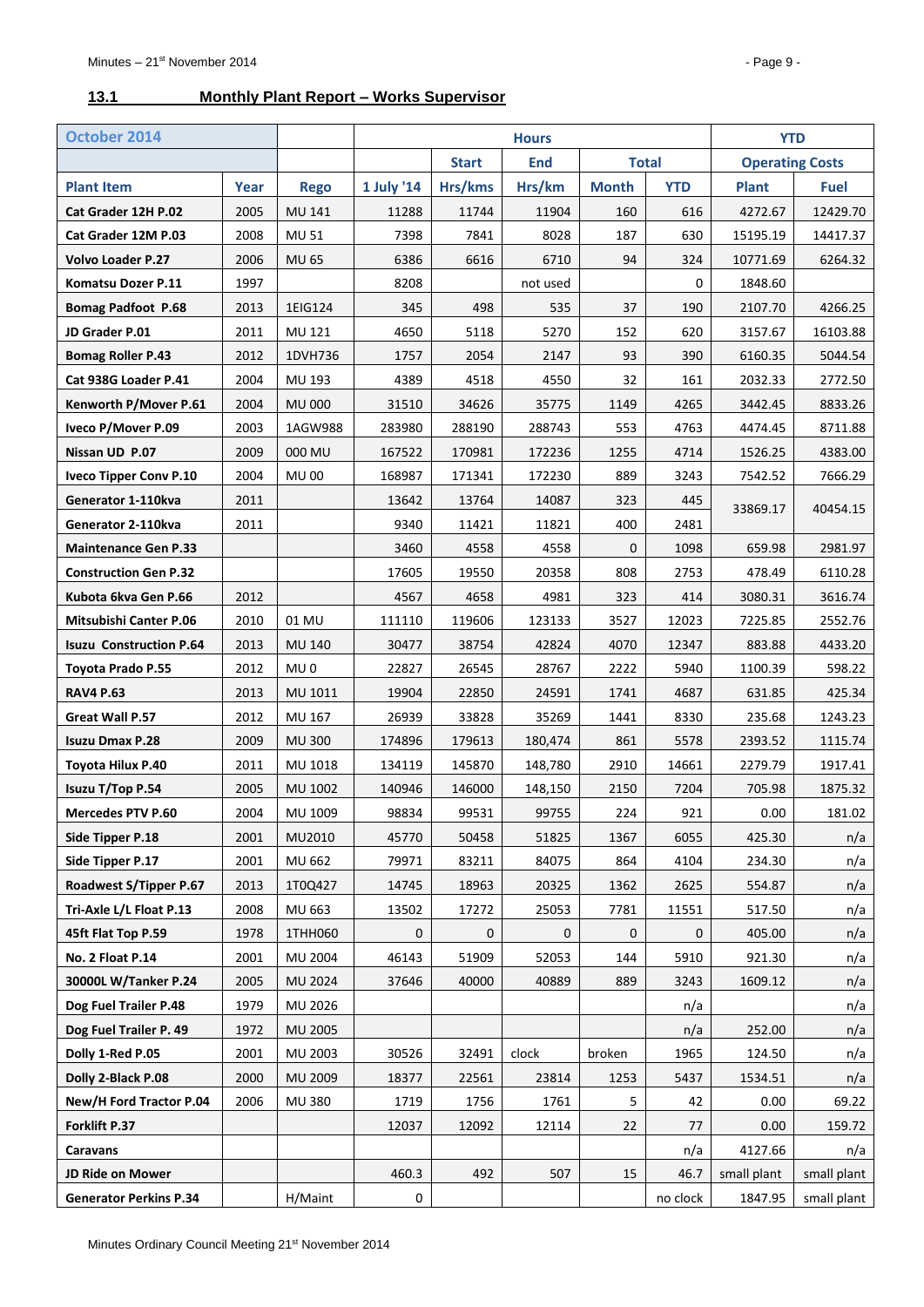| Generator 9KVA P.65             | 2013 | Mechanic | 1423 |     | 2098 |    | 675 | $0.00\,$ | 573.71 |
|---------------------------------|------|----------|------|-----|------|----|-----|----------|--------|
| <b>Heavy Maint Trailer P.62</b> |      | MU 446   |      |     | n/a  |    | n/a | 1379.27  | n/a    |
| <b>Isuzu Fire Truck P.72</b>    | 2013 | 1EOK554  |      | 680 | 695  | 15 | 695 | $0.00\,$ | 154.48 |

#### <span id="page-9-0"></span>**13.2 Works Report – Works Supervisor**

#### **Construction Crew**

Since last month's report crew have finished the works program on the Byro/Woodleigh road which included realignment of 3 sharp corners and gravel sheeting over some stony sections.

The heavy traffic necessary for the works to be completed on this road chopped it up quite badly and a maintenance grade was required from the last of the 3 new corners back to the Carnarvon/Mullewa road intersection = 41km. Neil from the Maintenance crew was brought back to lend a hand with this grading. On the completion of the Byro/Woodleigh road the crew moved some of their camping (caravans and generators) back to the settlement and their plant to the section just north of Mt Narryer on the Carnarvon/Mullewa road. They then commenced the gravel sheeting works on a 700m section.

This section is where water lies (when it rains) that was picked up in a road inspection.

This year's works required carting in gravel and lifting up this 700m section by 200-250mm high. About 225m in a 250m section of the road was lifted a further 150mm to make a total of approx 350mm with the remaining 225m back to the 200-250mm.

While in the area there was a corner about 700m south of this section on the new alignment near Mt Narryer that was also sheeted as the corner had no materials left to pull in and cover over the stony section. From here crew will start on the next works program, a section about 12km south of Mt Narryer turn-off on the Carnarvon-Mullewa road. This section is about 1.3km long and will need pulling in from both sides as materials have been cut off over the years while maintenance grading. This is more so from the west side and requires a sub grade followed by sheeting plus a new bund placed in and drains to re-dress on the west side of the road.

Crew will work on this section until the 24/11/2014 then move plant and equipment down to the bridge south of the settlement on the Carnarvon-Mullewa road.

On the 27/11/2014 crew will start the final shave on the 4km section of Carnarvon-Mullewa road in readiness for sealing on the 3/12/2014.

#### **Maintenance Crew**

Crew have completed the grading of all roads in the north of the shire Woodleigh/Byro, Mt Narryer, Muggon and Butchers Track.

Glen & Neil had started on the Meeberrie/Wooleen road prior to Neil being called back to help with the regrading of the Woodleigh/Byro road with the construction crew.

After the completion of Woodleigh/Byro road the construction grader (John Deere) had a break-down and as Neil was in the area he went onto the construction works just north of Mt Narryer with his grader.

Before the end of year break the maintenance crew will start a light grade on the Beringarra-Pindar road, starting from the MRO turn off to Pindar. Some sections of the road where THEM Contractors graded will only require a patch grade.

#### **Flood Damage Repairs**

Flood works crew have completed the Beringarra/Mt Gould road repairs and as of the 15/11/2014 are now working on the Mileura/Nookawarra road repairs.

Talking to the site supervisor Ross Collins, he expected the works on the Mileura/Nookawarra road to be completed by the 6/12/2014.

The 6 new bores for the flood damage road repairs (flood damage No 2) in the southern section of the shire have been drilled with only the turkey's nest to be built.

The works (flood damage No 2 road repairs) will start on the 12/01/2015 with bores starting up on the 5/01//2015.

#### **Grids Repairs**

This month two grids were repaired south of the settlement on the Carnarvon-Mullewa Road. The first approx. 29.5km and the second approx. 33.2km. These were repaired by the shire grid contractor. Works required consisted of lifting up the existing grid insert that had worn into the concrete over the years and placing flat steel under the insert to match the existing to the top of the concrete.

#### **Staff Leave**

15/10/14 Trevor Hipper day off 31/10/14 Barry day off 30/10/14 Trevor Barndon on 4 weeks break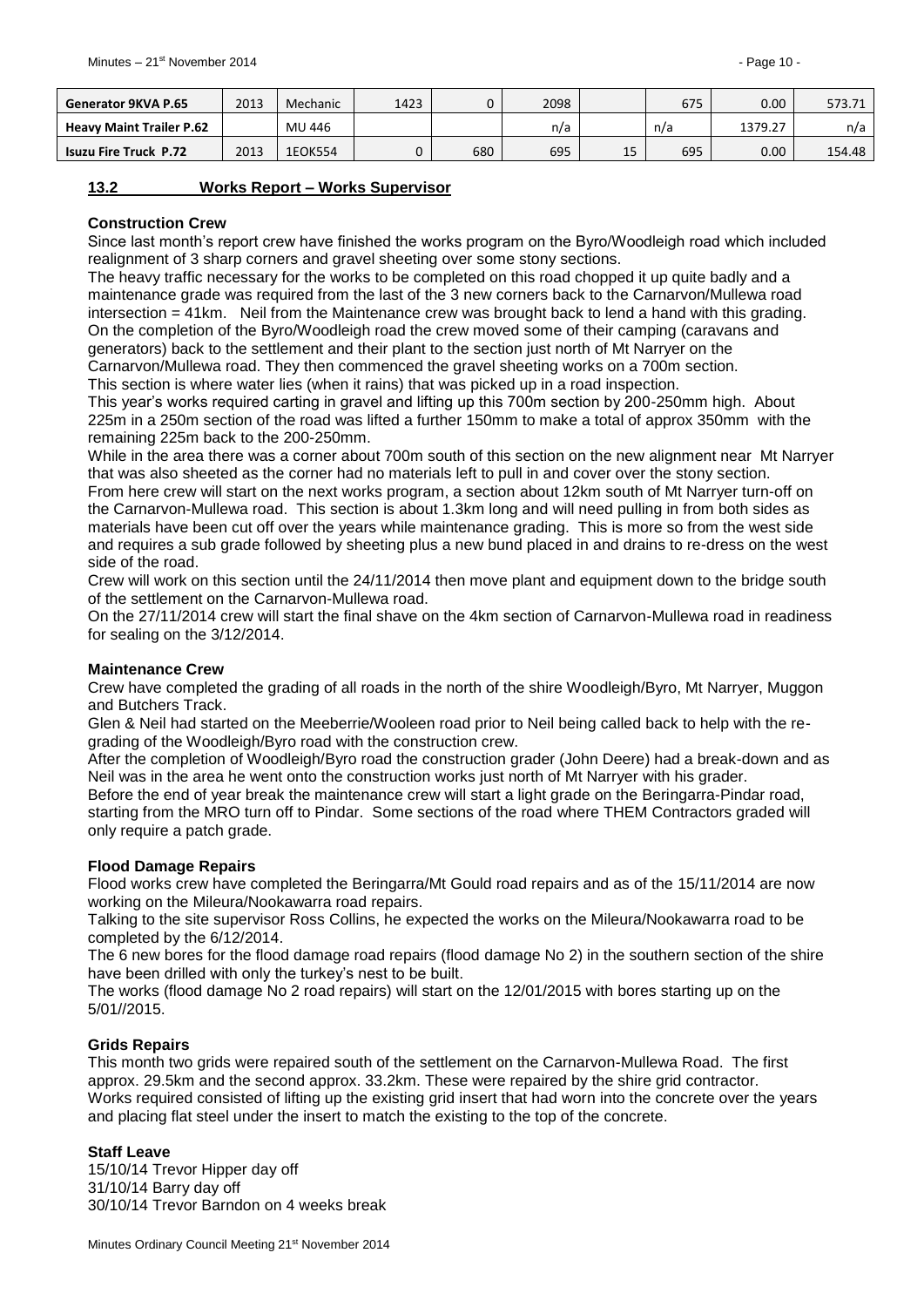07/11/14 Brian RDO 11/11/14 Stuart ½ day off 12/11/14 Stuart ¾ day off 13/11/14 Stuart day off

#### **General –Works Supervisor**

14/10/14 Pegging Woodleigh/Byro road (new corners)

16/10/14 Pegging flood damage works on Nookawarra/Mileura road with site supervisor

17/10/14 Council Meeting

20/10/14 Murchison Bush Fire Brigade Meeting

23/10/14 Road inspection report Beringarra/Pindar road for CSIRO

31/10/14 Brian 9hrs on Construction Grader

03/11/14 Pegging section north of Mt Narryer

04/11/14 setting up new tanks for roadhouse

05-06/11/14 helping with the setup of new tanks and bowser at roadhouse

10/11/14 Meeting with Downer at sealing site on the Carnarvon-Mullewa road for sealing design

11 to 13/11/14 repairs to plant in work shop as Trevor Barndon on Annual Leave and Stuart sick with the flu.

| Name                           | Length of | SLK's        | Heavy-Road          | Comments                   |
|--------------------------------|-----------|--------------|---------------------|----------------------------|
|                                | Road      | Graded       | Maintenance/Repairs |                            |
|                                |           | this month   | Loader-truck        |                            |
| Beringarra / Pindar            | 319.80km  |              |                     |                            |
| Erong                          | 63.12km   |              |                     |                            |
| Beringarra/Byro                | 90.89km   |              |                     |                            |
| Twin-Peaks/Wooleen             | 47.65km   |              |                     |                            |
| Boolardy/Kalli                 | 57.30km   |              |                     |                            |
| Byro/Woodleigh                 | 71.00km   | 40km         |                     | 41km regraded with help of |
|                                |           | 41km         |                     | Construction grader        |
| New Forrest/Yallalong          | 36.18km   |              |                     |                            |
| M <sup>c</sup> Nabb/Twin-peaks | 49.75km   |              |                     |                            |
| Yallalong-West                 | 34.46km   |              |                     |                            |
| Mileura/Nookawarra             | 49.08km   |              |                     |                            |
| Muggon                         | 38.75km   | 38.75km      |                     |                            |
| Manfred                        | 34.55km   |              |                     |                            |
| Beringarra/Mt Gould            | 34.80km   | 34.8km       |                     | <b>Under Flood Damage</b>  |
| Tardie/Yuin                    | 13.20km   |              |                     |                            |
| Innouendy                      | 9.30km    |              |                     |                            |
| <b>Boolardy Homestead</b>      | 2.00km    |              |                     |                            |
| Yunda Homestead                | 32.80km   | 25.2km       |                     |                            |
| Meeberrie Woolleen             | 25.22km   |              |                     |                            |
| Mt Wittenoom                   | 37.55km   |              |                     |                            |
| Woolleen/Mt Wittenoom          | 33.85km   |              |                     |                            |
| Beringarra Cue                 | 109.82km  |              |                     |                            |
| <b>Boolardy Wooleen</b>        | 19.08km   |              |                     |                            |
| Kalli Cue East                 | 21.87km   |              |                     |                            |
| <b>Coodardy Noondie</b>        | 19.92km   |              |                     |                            |
| <b>Butchers Track</b>          | 64.54km   | 64.5km       |                     |                            |
| <b>Butchers Muggon</b>         | 23.80km   |              |                     |                            |
| <b>Murchison Settlement</b>    | 2.00km    |              |                     |                            |
| Pinegrove Yallalong            | --------  |              |                     |                            |
| Carnarvon-Mullewa              | 278.63km  | <b>150km</b> |                     | 2 days dragging Tyres      |
| Woolgorong-South               | 15.00km   |              |                     |                            |
| Errabiddy-Bluff                | 12km      |              |                     |                            |
| Air strip Graded               |           |              |                     |                            |

ROADS GRADED

Total this month graded 209.45km plus 3km Mt Narryer road

*Works Supervisor Brian Wundenberg advised the councillors that the bulldozer is ready and it has been labelled "Komatsu Round 2". It will be picked up the week after next as we have to go to town with the smooth drum roller so this will save two trips.*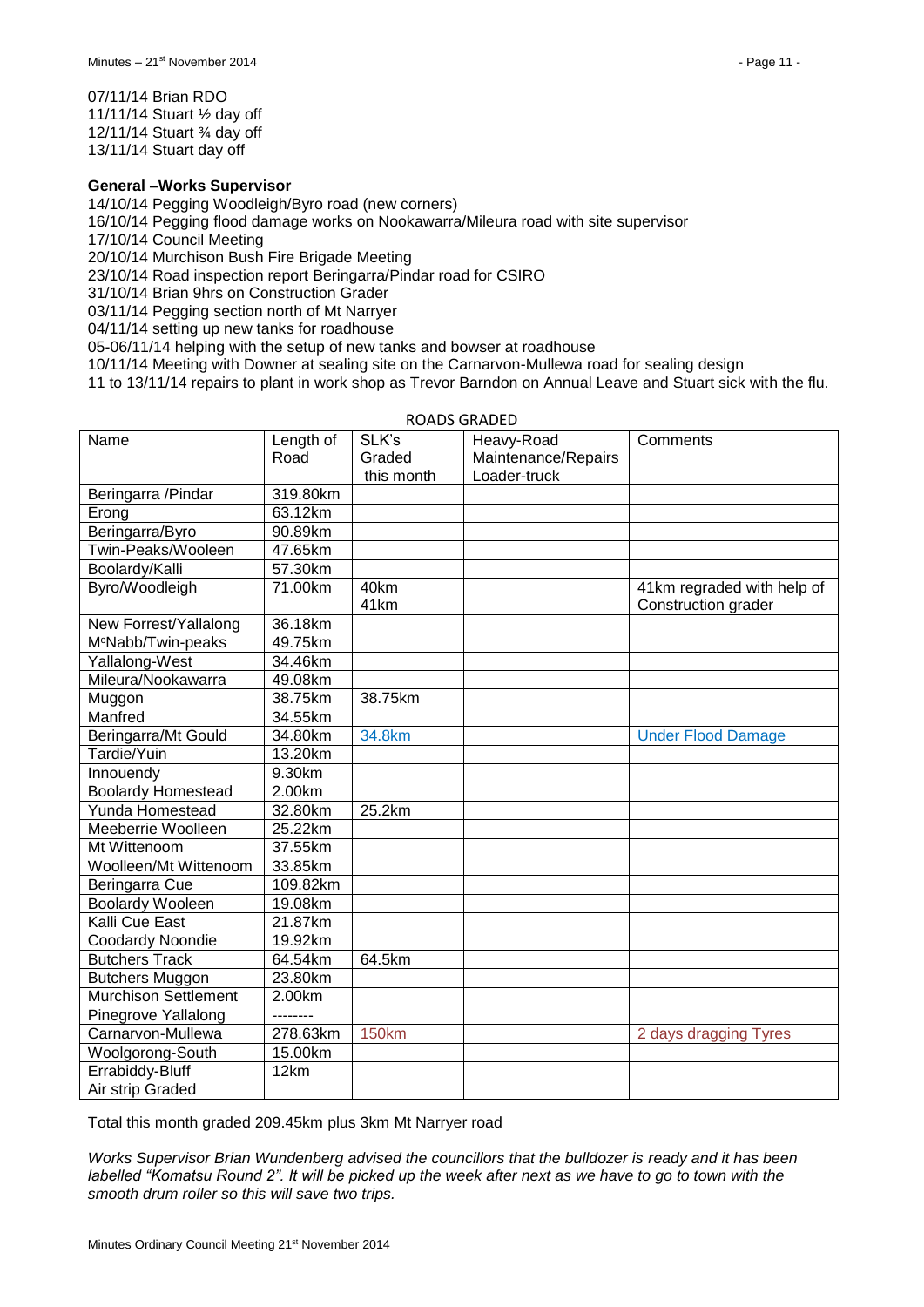*Council were also advised that the Works Supervisor's new Hilux has arrived in Perth and should be ready at the end of the month.*

*The Cat Grader 12M has broken down again and is now in Geraldton. After some discussion it was decided to discuss this item in urgent business.*

*Works Supervisor Brian Wundenberg then went through his report for 13.2 and answered any questions. The President asked when the heavy maintenance programme would start. This will be after the Christmas/New Year break. Expressions of interest for the grid works will be called in February with the works to be carried out later in the year. No other business arose from these discussions.*

#### **Recommendation:**

That the Work's Supervisor's report be accepted.

#### **Voting Requirements:**

Simple majority

| <b>Council Decision:</b><br><b>Moved: Councillor Williams</b> | Seconded: Councillor Foulkes-Taylor |            |  |
|---------------------------------------------------------------|-------------------------------------|------------|--|
| That the Work's Supervisor's report be accepted.              |                                     |            |  |
| <b>Carried</b>                                                | For: $5$                            | Against: 0 |  |
|                                                               |                                     |            |  |

*Works Supervisor, Brian Wundenberg left the meeting at 11.15am*

#### <span id="page-11-0"></span>**14. ANNOUNCEMENTS CONCERNING MEETINGS ATTENDED**

#### <span id="page-11-1"></span>**14.1 Shire President**

President Halleen attended the Mid West Blue Print meeting held at the Community Centre. Speaking to Murray Criddle after the meeting President Halleen was advised that the Shire of Murchison had the biggest attendance out of the entire Shires that they had visited so far and said that it was fantastic to see. President Halleen chaired the Regional Road Group meeting held in Geraldton on 25<sup>th</sup> October. Some topics and changes were: Guidelines for the black spot funding are changing to take into account low traffic counts in shires such as Murchison. Review should be completed by March 2015. They are also looking at lifting the RRG direct grant component of the funding rounds. There is \$5.5m budgeted in 2015/16 and by raising the direct grant to \$200k this will allow a reasonable project to be undertaken.

Statistics show that there have been 5 deaths on our Shire roads from 2003-2012. Cr Broad wanted to know where these figures came from and who as they seemed to be higher than known. The CEO is going to follow this up and advise council. Overall there had been 6,000 crashes in the mid-west with 352 deaths. Most had been single car accidents. Mrs Seaman asked if she could make a comment at this point to do with cruise control– when Reg had his accident last year he had fallen asleep and the car was on cruise control. Therefore the car was still travelling at 110kph when it hit the tree. This is a good point to make people aware of as often when travelling long distances they use cruise control.

Another proposed change is that all mining developments will no longer be allowed to cart on roads but will have to go to rail terminals. This is with parliament at the moment and will cause headaches if it goes through and could deter development.

The 2015/16 budget has been reduced by 15% for the Regional Road Group.

President Halleen was also on a phone teleconference for the CRBA meeting. He will let Cr Whitmarsh report on this but President Halleen advised that he is not going to stand for the CRBA again. He has been on the board for many years and hopes someone else from the region will step up. David Gouch is also retiring. Despite many issues President Halleen feels the CRBA is now in a position to move on and would like to acknowledge the good work that David and Andrew have achieved.

#### <span id="page-11-2"></span>**14.2 Councillors**

Cr Williams – No meetings attended

Cr Foulkes-Taylor – Mid West Blue Print meeting to which he had no real comment at this stage. Another report which time will tell if it is implemented. Cr Foulkes-Taylor attended the LEMC meeting and summarised the meeting with some points to note. Mal Cronstedt – Executive Director, State Emergency Management Committee Secretariat had advised WA has reviewed emergency management procedures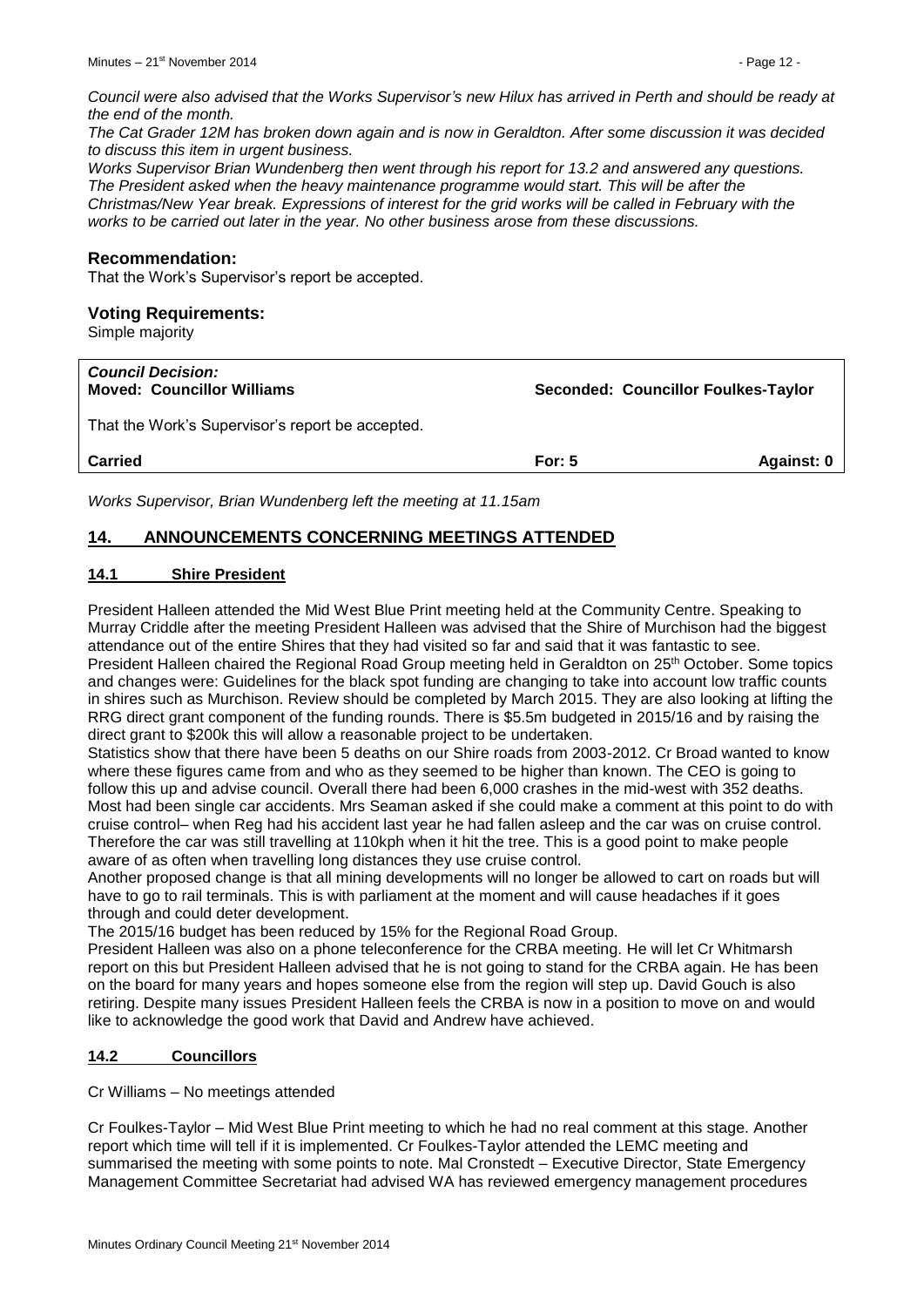following recent bushfires and is now in a better position to deal with them. Legislation review is ongoing to improve it.

There were lots of acronyms at the meeting.

Andy Greatwood our current police superintendent is leaving the area. His replacement was introduced at the meeting. There was a presentation by Graeme Cooper from WANDRRA looking at pending changes. Currently the trigger point for a declared incident is \$240,000 this could change to \$2mil. They are also looking to allow betterment of roads with flood damage rather than fix to previous state, as by not allowing improvements the same roads are suffering damage more than once.

There was a scenario presented by panel members looking at three different emergencies:- Terrorism, Earthquake and Ebola – and who/how the responses would be handled.

It seems the authorities are starting to realise that in the remoter areas that the locals will have done a lot of work to deal with the immediate problem by the time the services reach them and want to work in a collaborative manner with local people.

Cr Whitmarsh – No meetings attended on behalf of council but had attended Rangelands NRM AGM. There have been a few wording changes to the constitution. The meeting lasted about fifteen minutes and then there were two days of strategic planning and working on the future direction up to 2018. Some of the points included were the DAFWA drought concessional loans, business planning, ESRM planning and the concessional loan application process.

Cr Whitmarsh also attended a teleconference for the CRBA. They have been working with Consumer Protection to sort out the constitution and legal status. Hope to have it sorted soon so they can move on and start controlling the weeds and pests they need to. Aerial baiting has been done in the southern section of the shire by Reg Seaman and the rest of the shire will be done on Sunday/Monday/Tuesday next week.

Cr Broad – No meetings attended. Cr Broad is attending the State Council meeting on the 3/12/2014. Cr Broad mentioned the resignation of Nick Wood – Executive Manger of Business Solutions WALGA and how this would be a massive loss to WALGA. The position is going to be filled with existing staff on a rotational basis.

*Mrs Bridget Seaman left the meeting at 11.48am Mrs Bridget Seaman returned to the meeting at 11.50am Cr Foulkes-Taylor left the meeting at 11.50am Cr Foulkes-Taylor returned to the meeting at 11.52am*

### <span id="page-12-0"></span>**15. REPORTS OF COMMITTEES & WORKING GROUPS**

#### Nil

#### <span id="page-12-1"></span>**16. FINANCE**

#### <span id="page-12-2"></span>**16.1 Financial Activity Statements to 31st October 2014**

| File:              | 2.2                                                             |
|--------------------|-----------------------------------------------------------------|
| Author:            | Candice Smith - Senior Finance Officer                          |
| Interest Declared: | No interest to disclose                                         |
| Date:              | 17 <sup>th</sup> November 2014                                  |
| Attachments:       | Financial Activity Statements for 4 months to 31st October 2014 |
|                    | <b>Trial Balance</b>                                            |
|                    | Income Statement by Program Summary                             |
|                    | Income Statement by Nature & Type                               |
|                    | Income Statement by Program Detailed                            |
|                    |                                                                 |

#### **Matter for Consideration:**

Council to consider adopting the Monthly Financial Statements for October 2014.

#### **Background:**

The Local Government (Financial Management) Regulations 1996. Regulation 34 requires that local government report on a monthly basis and prescribes what is required to be reported.

#### **Comment:**

The Current Position at 31 October 2014 is a surplus of \$39,717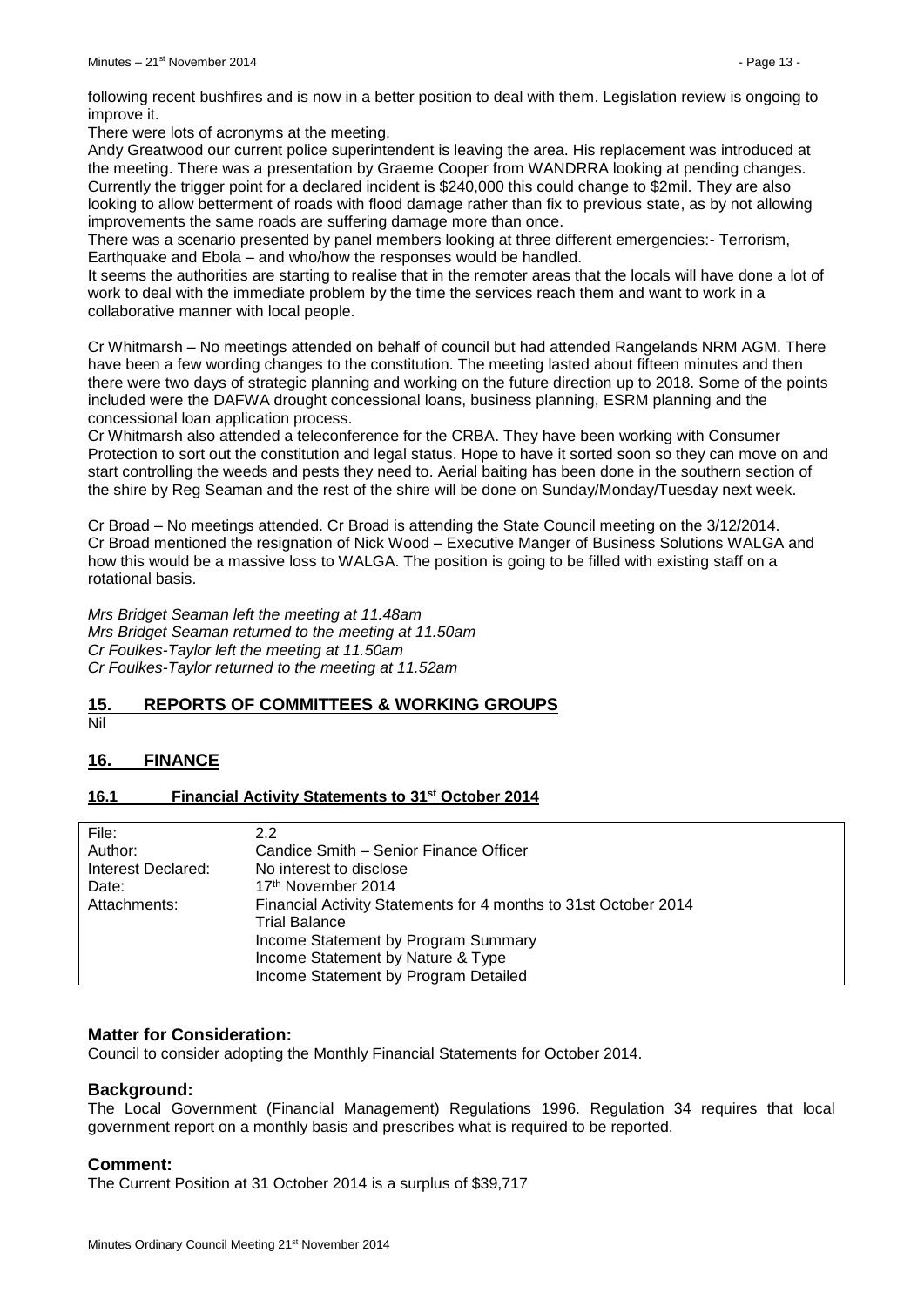| Add Operating Revenues down              | (2,483,156) |
|------------------------------------------|-------------|
| Add Operating Expenditure down           | 2,090,740   |
| Less Funding Balance Adjustment          | (49, 151)   |
| Less Capital Revenue down                | (55,000)    |
| Add Capital Expenditure down             | 581,073     |
| Less Rate Revenue down                   | 5.558       |
| <b>Opening Funding Surplus (Deficit)</b> | (50, 347)   |
|                                          | 39,717      |

In accordance with Council Policy 5.2.1, authorising the CEO to invest funds surplus to immediate operating needs and Regulation 19c of the Local Government (Financial Management) Regulations, the following details Term Deposits held as at 31<sup>st</sup> October 2014 with no Term Deposits maturing in the month:

| Beringarra-Cue Road Reserve TD | \$3,531,406.03 @ 3.49% Maturity 27/12/2014 |
|--------------------------------|--------------------------------------------|
| Crosslands MCF Term Deposit    | \$ 300,000.00 @ 3.53% Maturity 27/11/2014  |
| Ballinyoo Bridge               | \$3,500,000.00 @ 3.53% Maturity 27/11/2014 |

*Cr Foulkes-Taylor asked the CEO if we could get better rates on our TD's and the CEO replied that she would look into this. The 3.5m TD was showing as 2.5% in the agenda and this was questioned. Cr Broad showed the rate was 3.49% on the last month's minutes. The Senior Finance Officer said the rate on this agenda must be wrong and apologised for the error. Upon checking the bank confirmation after the council meeting had concluded it was found that the rate on the bank confirmation was 2.5%. The CEO contacted the relationship manager as the renewal offered was at 3.49%. It was found that the relationship manager had left and the person now handling the shire's accounts looked into it and has given written confirmation that the rate will in fact be 3.49% as offered at renewal.*

#### **Statutory Environment:**

Local Government Act 1995 Section 6.4–Specifies that a local government is to prepare "such other financial reports" as is prescribed.

Local Government (Financial Management) Regulations 1996 Regulation 34 states:

> (1) A local government is to prepare each month a statement of financial activity reporting on the sources and applications of funds, as set out in the annual budget under regulation 22(1)(d) for that month in the following detail:

(a) Annual budget estimates, taking into account any expenditure incurred for an additional purpose under section 6.8(1)(b) or (c);

(b) Budget estimates to the end of month to which the statement relates;

(c) Actual amounts of expenditure, revenue and income to the end of the month to which the statement relates;

(d) Material variances between the comparable amounts referred to in paragraphs (b) and

(e) The net current assets at the end of the month to which the statement relates.

**Strategic Implications:** Nil.

**Policy Implications:**

Nil.

#### **Budget/Financial Implications:**

Reports showing year to date financial performance allow monitoring of actual expenditure, revenue and overall results against budget targets.

#### **Sustainability Implications:**

**Environmental:**

There are no known significant environmental considerations

- **Economic:**
	- There are no known significant economic considerations
- **Social:**

There are no known significant considerations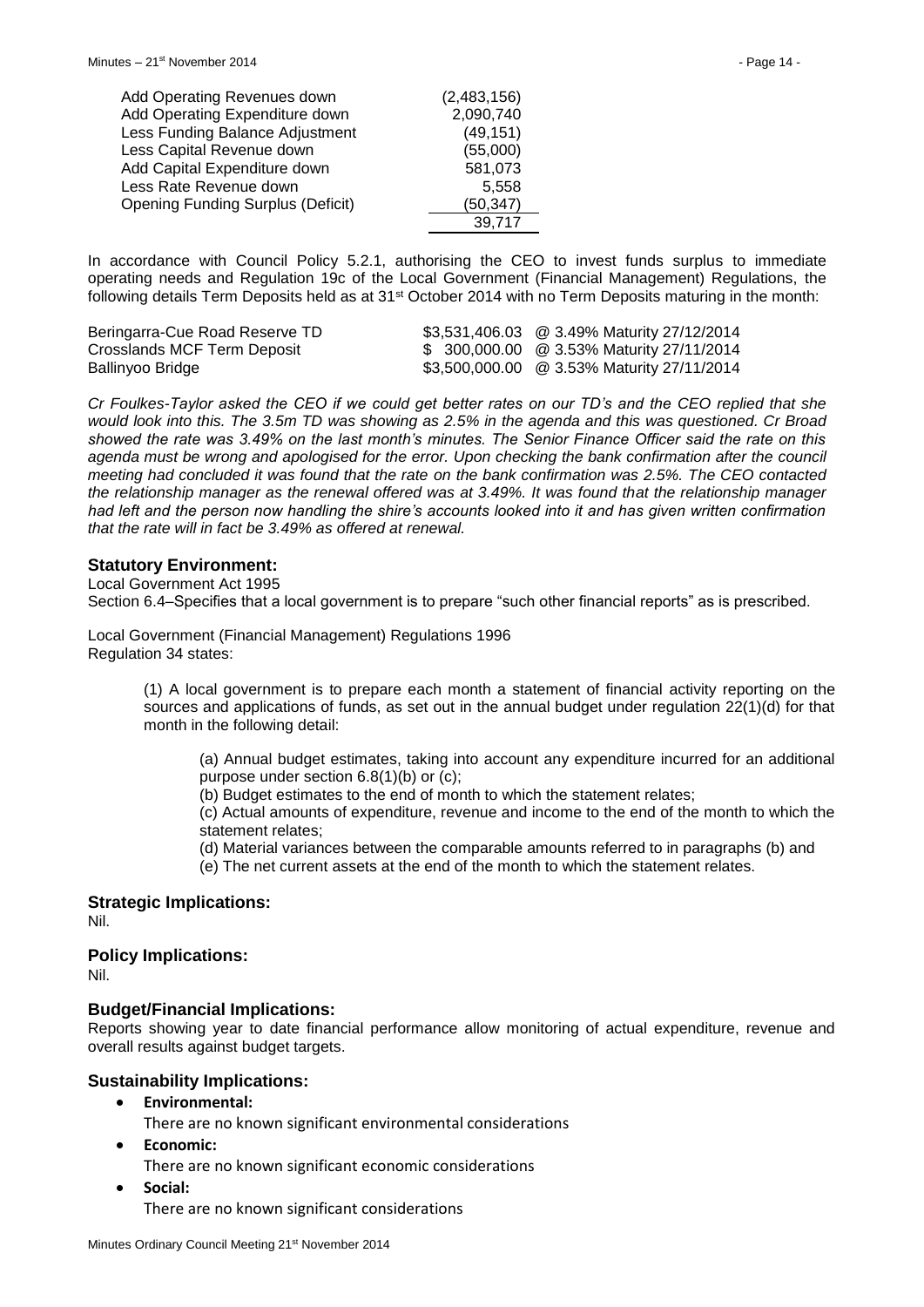#### **Consultation:**

UHY Haines Norton

#### **Recommendation:**

That Council adopt the financial statements for the period ending 31st October 2014 as attached.

#### **Voting Requirements:**

Simple majority.

| <b>Council Decision:</b><br><b>Moved: Councillor Foulkes-Taylor</b>                                          | Seconded: Councillor Whitmarsh |            |
|--------------------------------------------------------------------------------------------------------------|--------------------------------|------------|
| That Council adopt the financial statements for the period ending 31 <sup>st</sup> October 2014 as attached. |                                |            |
| <b>Carried</b>                                                                                               | For: $5$                       | Against: 0 |
|                                                                                                              |                                |            |

#### <span id="page-14-0"></span>**16.2 Accounts Paid during October 2014**

| File:              |                                        |
|--------------------|----------------------------------------|
| Author:            | Candice Smith – Senior Finance Officer |
| Interest Declared: | No interest to disclose                |
| Date:              | 17 <sup>th</sup> November 2014         |
| Attachments:       | EFT & Cheque Details for October 2014  |

#### **Matter for Consideration:**

Authorisation of accounts paid during the month of October 2014.

#### **Background:**

Accounts paid are required to be submitted each month.

#### **Statutory Environment:**

Local Government (Financial Management) Regulations 1996 Reg 13(1)–Requires that where the Chief Executive Officer has delegated power to make payments from the Municipal or Trust funds a list of accounts paid is to be prepared each month.

#### **Comment:**

Payments made during the month of October as per attached schedule

#### **Strategic Implications:**

None

#### **Policy Implications:**

None

#### **Budget/Financial Implications:**

Payment from the Municipal and Trust Bank Accounts.

#### **Sustainability Implications:**

- **Environmental:**
	- There are no known significant environmental considerations
- **Economic:**
	- There are no known significant economic considerations
- **Social:** There are no known significant considerations

**Consultation:**

Haines Norton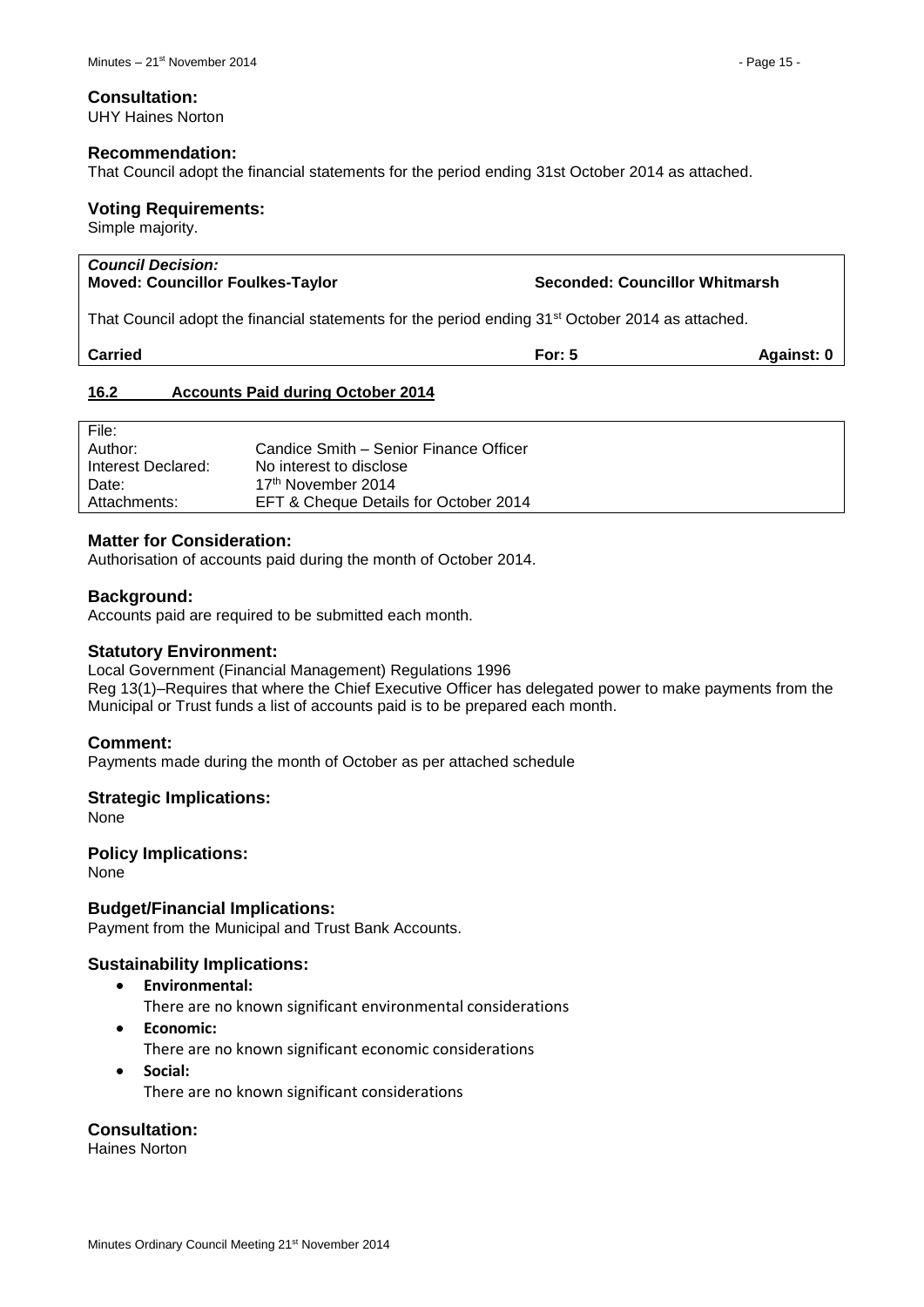That the accounts as per the attached Schedule presented to this meeting totalling \$2,169,733.28 which includes \$1,006,542.82 of intra account transfers, be passed for payment/endorsed by Council.

#### **Voting Requirements:**

Simple majority

## *Council Decision:*

#### **Moved: Councillor Broad Seconded: Councillor Williams**

That the accounts as per the attached Schedule presented to this meeting totalling \$2,169,733.28 which includes \$1,006,542.82 of intra account transfers, be passed for payment/endorsed by Council.

**Carried For: 5 Against: 0**

#### <span id="page-15-0"></span>**17. DEVELOPMENT**

Nil

#### <span id="page-15-1"></span>**18. ADMINISTRATION**

#### <span id="page-15-2"></span>**18.1 Acceptance of the 2013/2014 Annual Report**

| File:              | 1.2                                      |
|--------------------|------------------------------------------|
| Author:            | Jenny Goodbourn- Chief Executive Officer |
| Interest Declared: | No interest to disclose                  |
| Date:              | 21 <sup>st</sup> November                |
| Attachments:       | 2013/2014 Annual Report                  |

#### **Matter for Consideration:**

The Annual Report for the 2013/2014 financial year is presented for consideration by the Council. In accordance with s5.55 of the Local government Act the Annual report will be made available to the public after it is accepted by Council.

#### **Background:**

This year we have managed to complete our audit and have the audited financial report and annual report available to be accepted prior to the 31st December as required under the Local Government Act. The auditor's report was completed on the10th November 2014.

*s5.54 of the Local Government Act 1995*

*(1) Subject to subsection (2), the annual report for a financial year is to be accepted\* by the local government no later than 31 December after that financial year.*

*\* Absolute majority required.*

*(2) If the auditor's report is not available in time for the annual report for a financial year to be accepted by 31 December after that financial year, the annual report is to be accepted by the local government no later than 2 months after the auditor's report becomes available*.

#### **Comment:**

The annual report contains all sections required by the Department of Local Government as well as information and statistics relating to the shire and its' operations. It relates to the shires performance in relation to its' adopted strategic plan and its' compliance with various other legislation such as Disability Access and Inclusion, Freedom of Information and Record Keeping. This is the second year that it also contains information relating to the integrated planning framework which had to be developed by all shires to meet new legislative requirements. It also includes a full financial report and the auditor's report. I am pleased to advise this year that there are no items to report in the Auditors report and they have issued a clear report.

Once the annual report has been adopted by Council we need to set the date and advertise the Annual Electors meeting.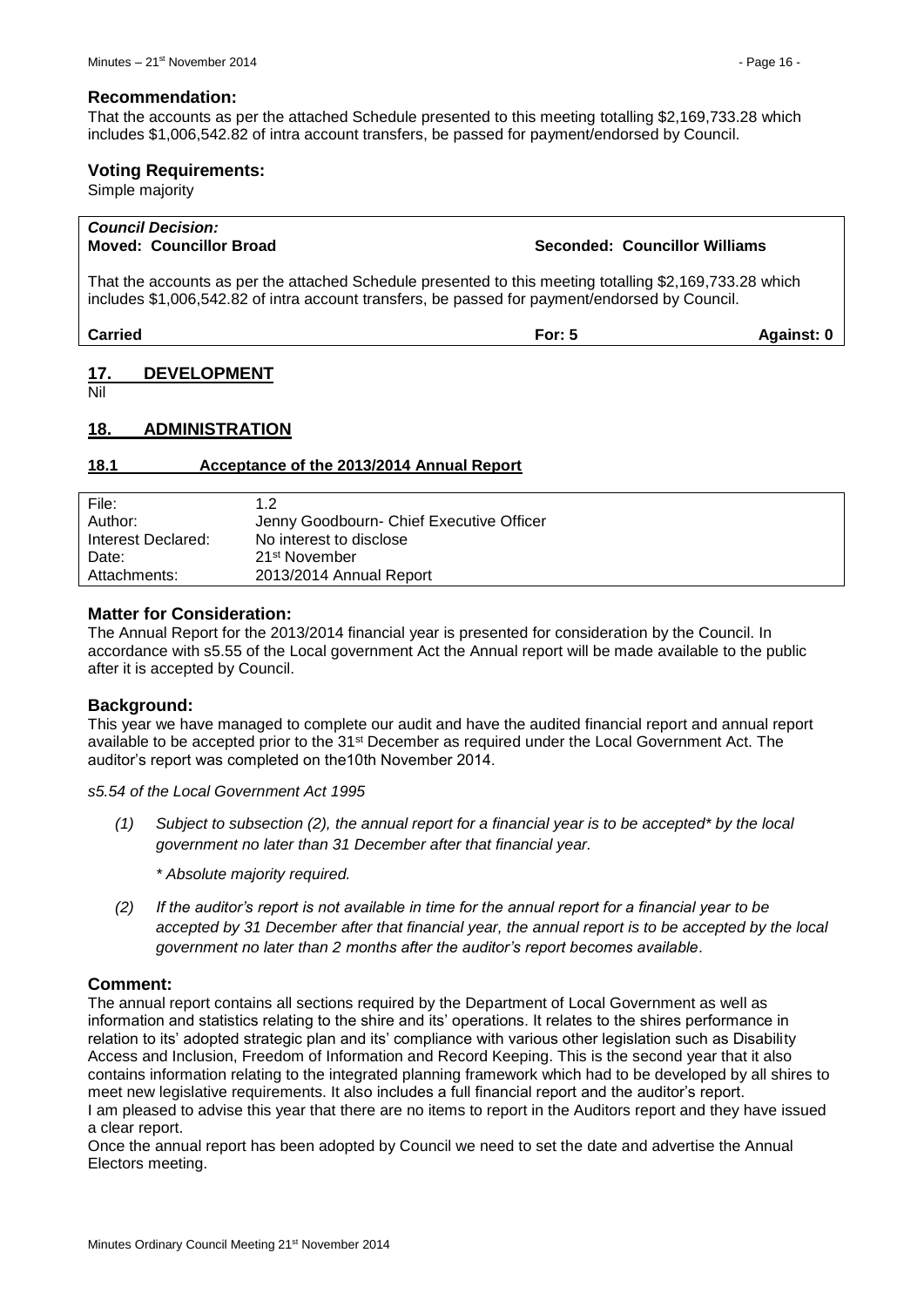#### *S5.27. Electors' general meetings*

*(2) A general meeting is to be held on a day selected by the local government but not more than 56 days after the local government accepts the annual report for the previous financial year.* 

Therefore if the annual report is accepted today we need to hold the Annual Electors meeting before the 16<sup>th</sup> January 2015. The minimum notice of advertising required is 14 days. Last year's electors meeting was held on a Saturday evening so that employees and residents of the settlement were available to attend but this may not be possible this year.

*President Halleen asked that a comment on the Botanical Walk completion and opening be added to his Annual Report. Other discussions were held with no further changes to be made.*

#### **Statutory Environment:**

S5.54 Local Government Act 1995 S5.27 Local Government Act 1995

#### **Sustainability Implications:**

**Environmental**

There are no known significant environmental implications associated with this decision **Economic**

- There are no known significant economic implications associated with this decision
- **Social** There are no known significant social considerations associated with this decision

#### **Strategic Implications:**

This is a statutory function.

**Policy Implications:** Nil

**Financial Implications:** Nil

#### **Consultation:**

UHY Haines Norton RSM Bird Cameron

#### **Recommendation:**

1) That Council accepts the Annual Report for 2013/2014.

2) That in accordance with s5.27 of the Local Government Act 1995 an electors general meeting be held on Thursday 18th December, commencing at 2:00pm.

3) That the December council meeting commences at 9:30am.

#### **Voting Requirements:**

Absolute Majority

| <b>Council Decision:</b><br><b>Moved: Councillor Broad</b>                                                                                                                                                                                                                                     |          | Seconded: Councillor Foulkes-Taylor |
|------------------------------------------------------------------------------------------------------------------------------------------------------------------------------------------------------------------------------------------------------------------------------------------------|----------|-------------------------------------|
| 1) That Council Accepts the Annual Report for 2013/2014.<br>2) That in accordance with s5.27 of the Local Government Act 1995 an electors general meeting be held on<br>Thursday 18 <sup>th</sup> December, commencing at 2:00pm.<br>3) That the December council meeting commences at 9:30am. |          |                                     |
| <b>Carried by Absolute Majority</b>                                                                                                                                                                                                                                                            | For: $5$ | Against: 0                          |
|                                                                                                                                                                                                                                                                                                |          |                                     |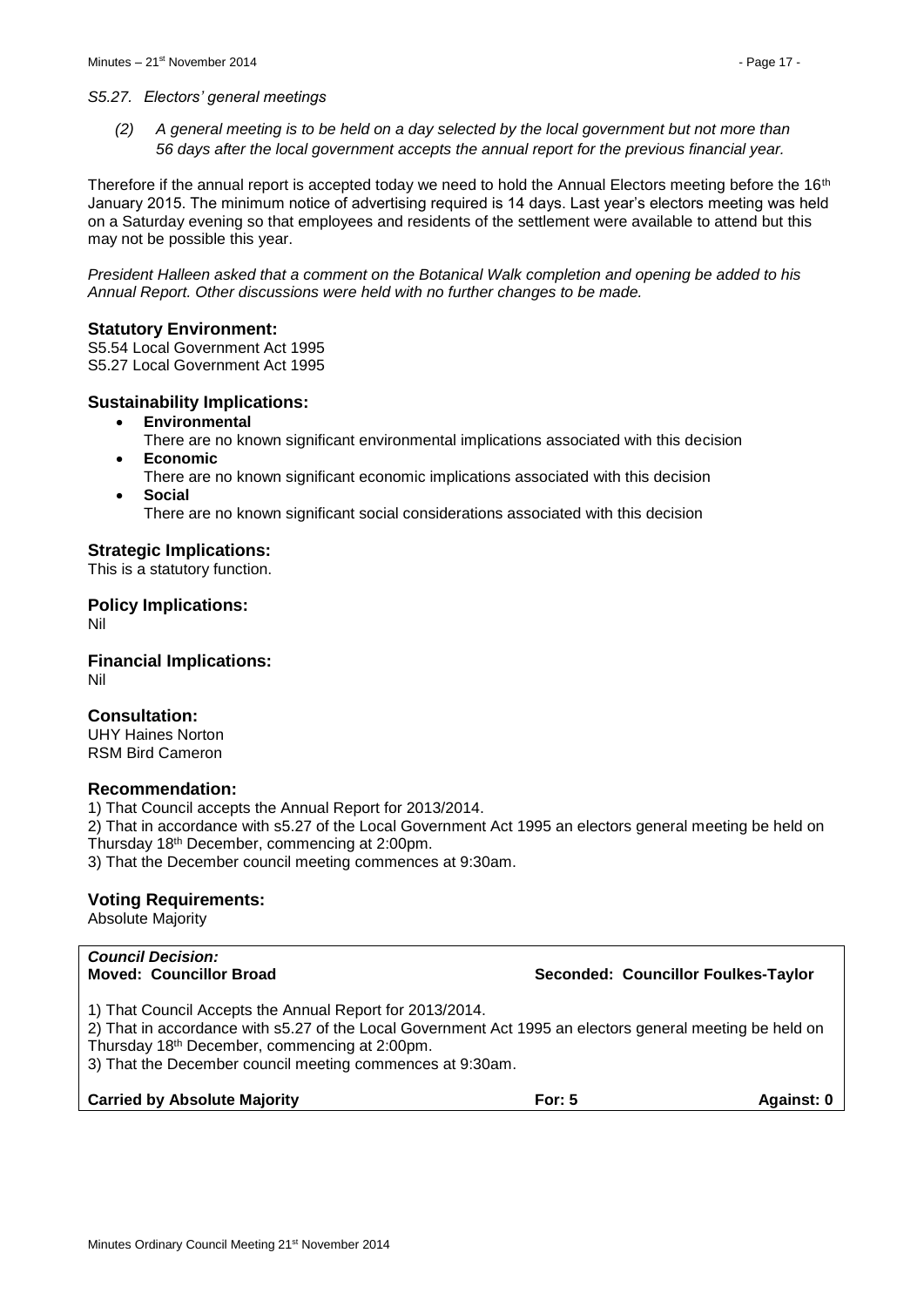#### <span id="page-17-0"></span>**18.2 2015 Meeting Dates**

| File:              | 4.32                                     |
|--------------------|------------------------------------------|
| Author:            | Jenny Goodbourn- Chief Executive Officer |
| Interest Declared: | No interest to disclose                  |
| Date:              | 21 <sup>st</sup> November 2014           |
| Attachments:       | Nil                                      |

#### **Matter for Consideration:**

A formal resolution of Council is required to set the ordinary Council meeting dates for 2015.

#### **Background:**

Precedent is that Ordinary Council meetings are held on the third Friday in each month. This is with the exception of January when a recess is traditionally observed

#### **Comment:**

This would give the following proposed dates for meetings to be held in 2015:-

January – no meeting February 20th 2015 - Friday March 20<sup>th</sup> 2015 - Friday April 17th 2015 - Friday May 15th 2015 - Friday June 19th 2015 - Friday July 17th 2015 - Friday August 21st 2015 - Friday September 18th 2015 – Friday October 16<sup>th</sup> 2015 - Friday November 20th 2015 - Friday December 17th 2015 - Thursday

Note that the proposed December meeting is a Thursday as it fits in with the Christmas break. The last couple of years Council has altered the December meeting date to the Thursday to fit in with the work crew roster which sees most of the staff commencing Christmas break on the Friday.

#### **Statutory Environment:**

Regulation 12(1) of the Local Government (Administration) Regulations 1996 requires that: (1) At least once each year a local government is to give local public notice of the dates on which and the time and place at which —

(a) the ordinary council meetings; and

(b) the committee meetings that are required under the Act to be open to members of the public or that are proposed to be open to members of the public,

are to be held in the next 12 months.

#### **Sustainability Implications:**

- **Environmental**
	- There are no known significant environmental implications associated with this decision
- **Economic**
	- There are no known significant economic implications associated with this decision **Social**
		- There are no known significant social considerations associated with this decision

#### **Strategic Implications:**

Nil

**Policy Implications:** Nil

**Financial Implications:** Nil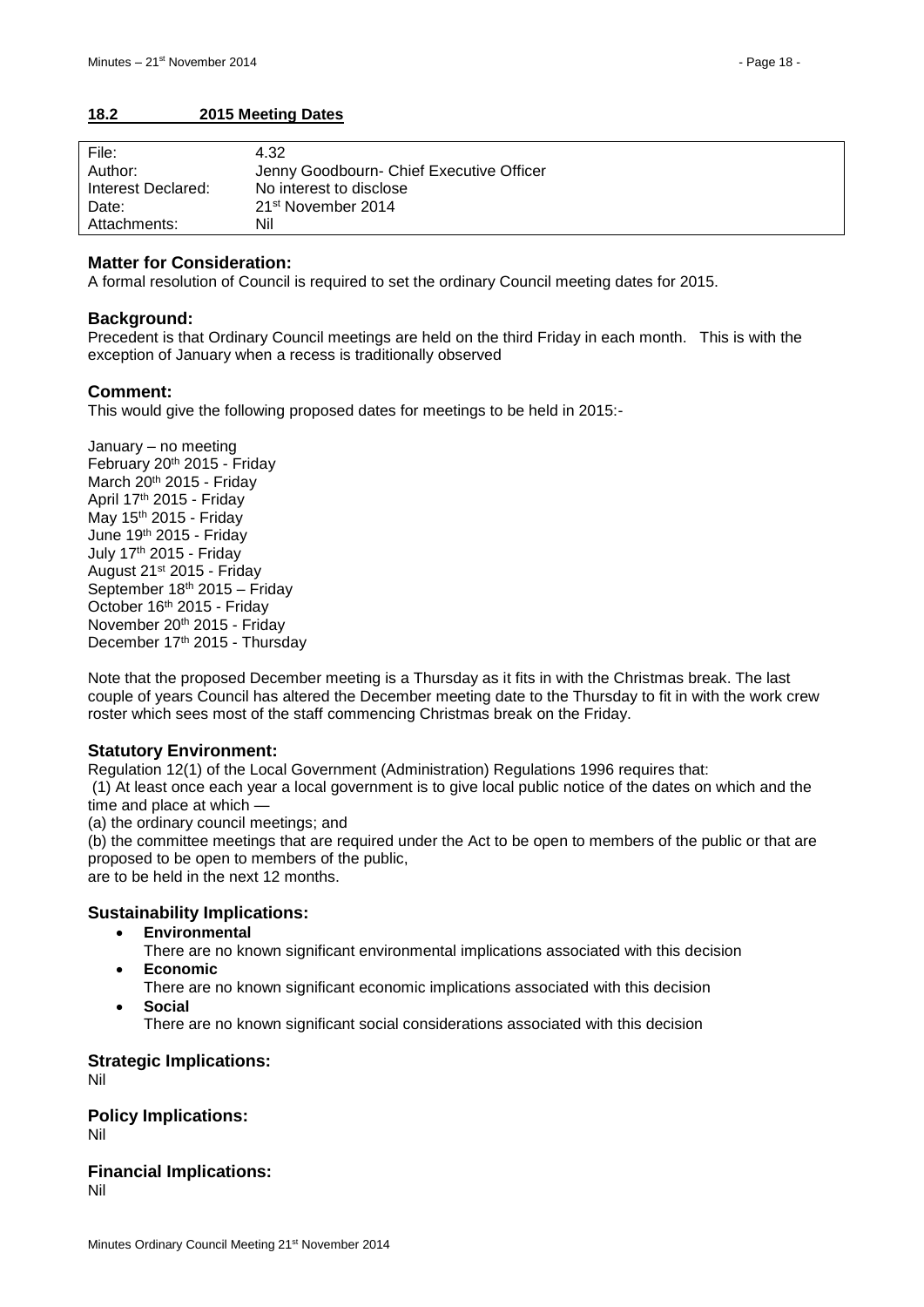#### **Consultation:**

Nil

#### **Recommendation:**

That Council gives local public notice of its scheduled meetings for 2015 as follows:-

#### **Shire of Murchison 2015 Ordinary Council Meeting Dates**

The following ordinary Council meetings are open to the public commencing at 10am on the dates as shown below. All meetings are held in Council Chambers, Murchison Settlement, WA.

#### **Ordinary Council Meeting Dates 2015 – 10am**

January – No meeting Friday 17th July Friday 20<sup>th</sup> February **Friday 21<sup>st</sup>** August Friday 17<sup>th</sup> April **Friday 16<sup>th</sup> October** 

Friday 20th March Friday 18th September Friday 15<sup>th</sup> May Friday 20<sup>th</sup> November Friday 19<sup>th</sup> June Thursday 17<sup>th</sup> December

#### **Voting Requirements:**

Simple Majority

## *Council Decision:*

#### **Moved: Councillor Williams Seconded: Councillor Foulkes-Taylor**

#### **Shire of Murchison 2015 Ordinary Council Meeting Dates**

The following ordinary Council meetings are open to the public commencing at 10am on the dates as shown below. All meetings are held in Council Chambers, Murchison Settlement, WA.

#### **Ordinary Council Meeting Dates 2015 -10am**

January – No meeting  $\qquad \qquad$  Friday 17<sup>th</sup> July Friday 20<sup>th</sup> February **Friday 21<sup>st</sup>** August Friday 17<sup>th</sup> April **Friday 16<sup>th</sup> October** 

Friday 20<sup>th</sup> March **Friday 18<sup>th</sup> September** Friday 15<sup>th</sup> May **Friday 20<sup>th</sup> November** Friday 19<sup>th</sup> June Thursday 17<sup>th</sup> December

**Carried For: 5 Against: 0**

#### <span id="page-18-0"></span>**18.3 Request for Donation - ICPA**

| File:              | 8.3                                       |
|--------------------|-------------------------------------------|
| Author:            | Jenny Goodbourn - Chief Executive Officer |
| Interest Declared: |                                           |
| Date:              | 21 <sup>st</sup> November 2014            |
| Attachments:       | <b>ICPA Letter</b>                        |
|                    |                                           |

#### **Matter for Consideration:**

Letter from Alys McKeough member of the ICPA WA Conference Convening Committee 2015, seeking a donation towards the sponsorship of the Annual State Conference.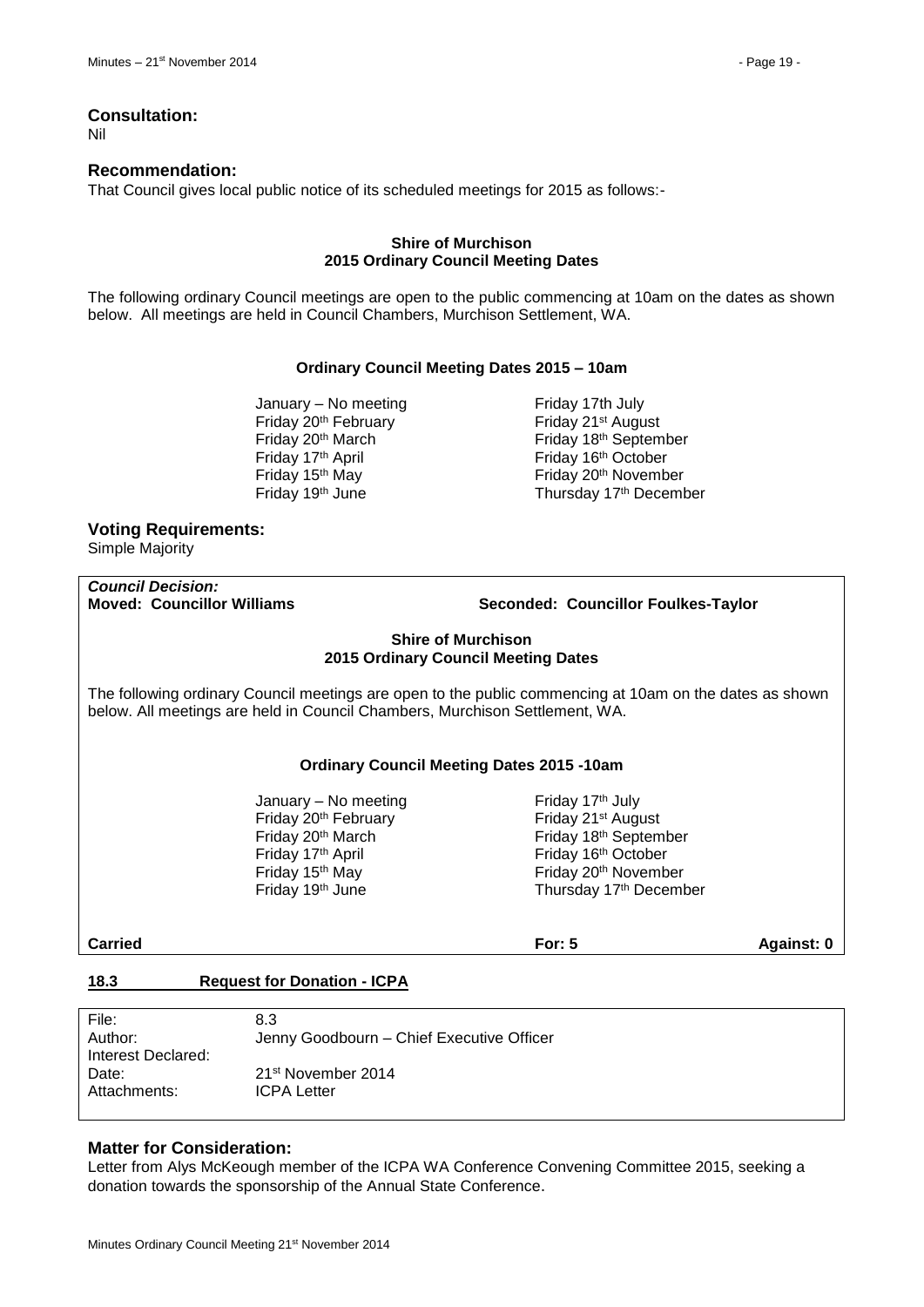#### **Background:**

The shire has previously supported the ICPA and previous donations for 2010, 2011, 2012 and 2013 have been made of \$1,000.

#### **Comment:**

The letter received is provided in the attachment. The Murchison shire has been invited to be a sponsor again. In 2015 the Gascoyne branch is the host and responsible for the convening. All sponsorship will be fully acknowledged in conference papers, and on various presentations and displays throughout the conference.

The ICPA WA is a voluntary, non-profit, apolitical parent body dedicated to ensuring that all rural and remote students have equity of access to a continuing and appropriate education. It encompasses the education of children from early childhood through to tertiary. Children may be educated in small rural schools, by distance education, attend boarding schools or school term hostels and sometimes have access to early childhood services and has an integral part to play in the Murchison district.

#### **Statutory Environment:**

Assistance to education via ICPA is well within Councils' legislative boundaries.

#### **Sustainability Implications:**

- **Environmental**
	- There are no known significant environmental implications associated with this decision **Economic**
- There are no known significant economic implications associated with this decision **Social**

There are no known significant social considerations associated with this decision

#### **Strategic Implications:**

Nil

#### **Policy Implications:**

Nil

#### **Financial Implications:**

The Shire has budgeted \$4,000 for donations within this financial year. So far \$662 has been expended so this request is within budgeted parameters.

#### **Consultation:**

Nil

#### **Recommendation:**

That Council makes a donation of \$1,000 towards the sponsorship of the ICPA Annual State Conference to be held in Perth in 2015.

#### **Voting Requirements:**

Simple Majority

#### *Council Decision:* **Moved: Councillor Foulkes-Taylor Seconded: Councillor Broad**

That Council makes a donation of \$1,000 towards the sponsorship of the ICPA Annual State Conference to be held in Perth in 2015.

| arrı |     |  |
|------|-----|--|
| ٠    | ľ÷. |  |
|      |     |  |

**Carried For: 5 Against: 0**

#### <span id="page-19-0"></span>**18.4 Request for Donation – Carnarvon School of the Air**

| File:              | 8.2                            |
|--------------------|--------------------------------|
| Author:            | Jenny Goodbourn                |
| Interest Declared: | No interest to disclose        |
| Date:              | 21 <sup>st</sup> November 2014 |
| Attachments:       | Letter of request              |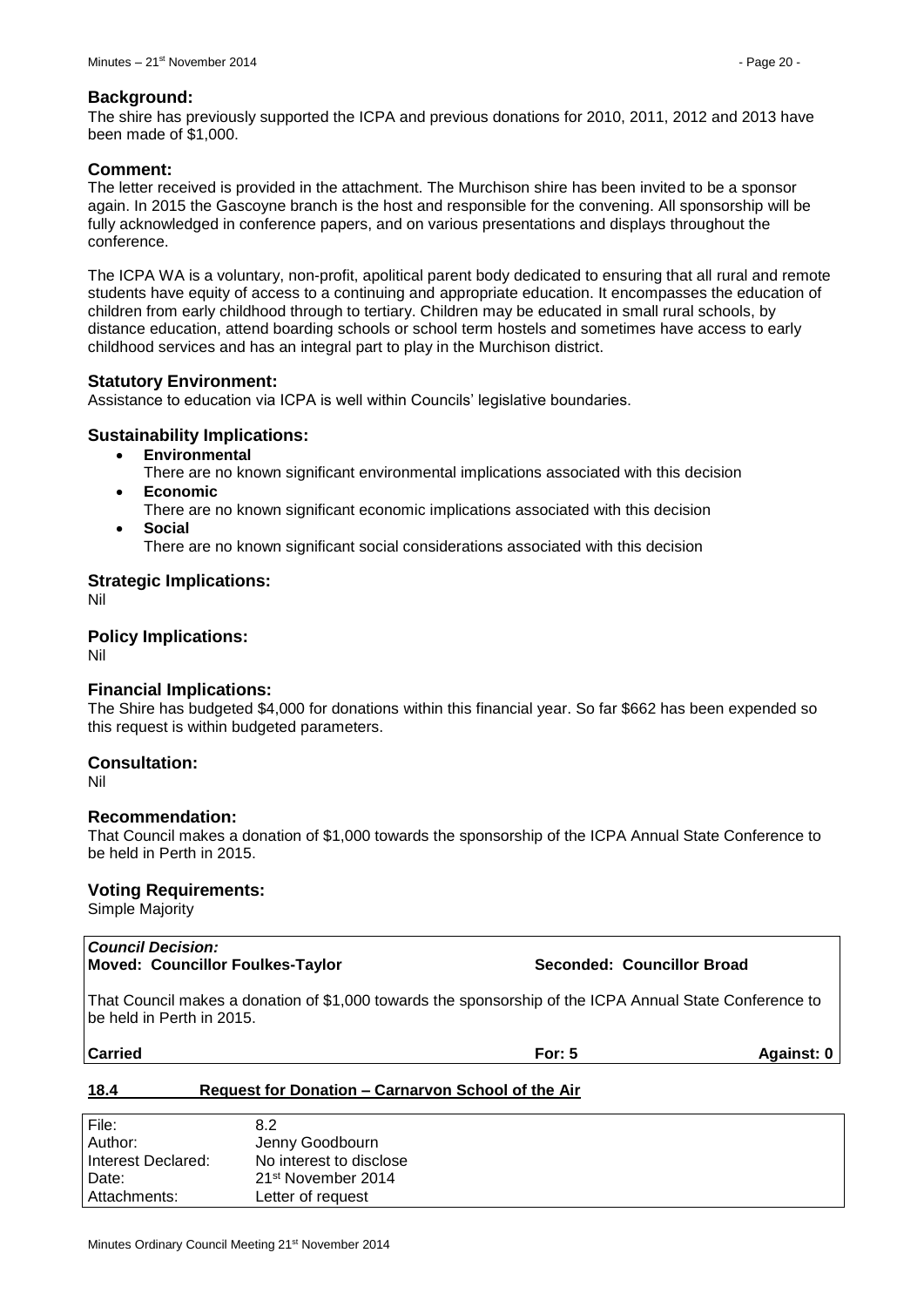#### **Matter for Consideration:**

Request for a donation from Carnarvon School of the Air.

#### **Background:**

Letter received from Max Gronwald - Principal - Carnarvon School of the Air thanking us for our previous support and asking us to sponsor an award again. The shire has previously contributed \$150. It was done last year and records show contributions in 2001, 2002, 2003, 2004, 2005, 2006, 2007, 2010 & 2012 as well. Last year Council also decided to make a donation of \$150 to the Meekatharra School of the Air End of Year Student Awards

#### **Comment:**

The End of Year Student Awards include a book award. Each book awarded has a certificate pasted inside acknowledging the sponsorship and recognition is also given in the Concert Program and newsletter. A representative from the shire is also invited to the Christmas concert to present the award should we decide to make one. The concert is being held on Tuesday the 2<sup>nd</sup> December at the Camel Lane Theatre in Carnarvon.

Council may also wish to make a similar donation to the Meekatharra School of the Air End of Year Student Awards as it did last year.

*Cr Foulkes-Taylor suggested that it would be nice for a local person to be nominated to present the awards on behalf of council and it was agreed that the CEO would contact Quentin and Michelle Fowler regarding the CSOTA award and Greydon and Tania Mead for the MSOTA award to make arrangements.* 

#### **Statutory Environment:**

Assistance to education via Carnarvon School of the Air and Meekatharra School of the Air is well within Council's legislative boundaries.

#### **Sustainability Implications:**

- **Environmental**
	- There are no known significant environmental implications associated with this decision
- **Economic**
	- There are no known significant economic implications associated with this decision
- **Social**
	- There are no known significant social considerations associated with this decision

#### **Strategic Implications:**

Nil

#### **Policy Implications:**

Nil

#### **Financial Implications:**

The shire has budgeted \$4,000 for donations within this financial year. So far \$662 has been expended so this request is within budgeted parameters.

#### **Consultation:**

Nil

#### **Recommendation:**

That Council makes a donation of \$150 towards the sponsorship of the Carnarvon School of the Air End of Year Student Awards and \$150 towards the sponsorship of the Meekatharra School of the Air End of Year Student Awards.

#### **Voting Requirements:**

Simple Majority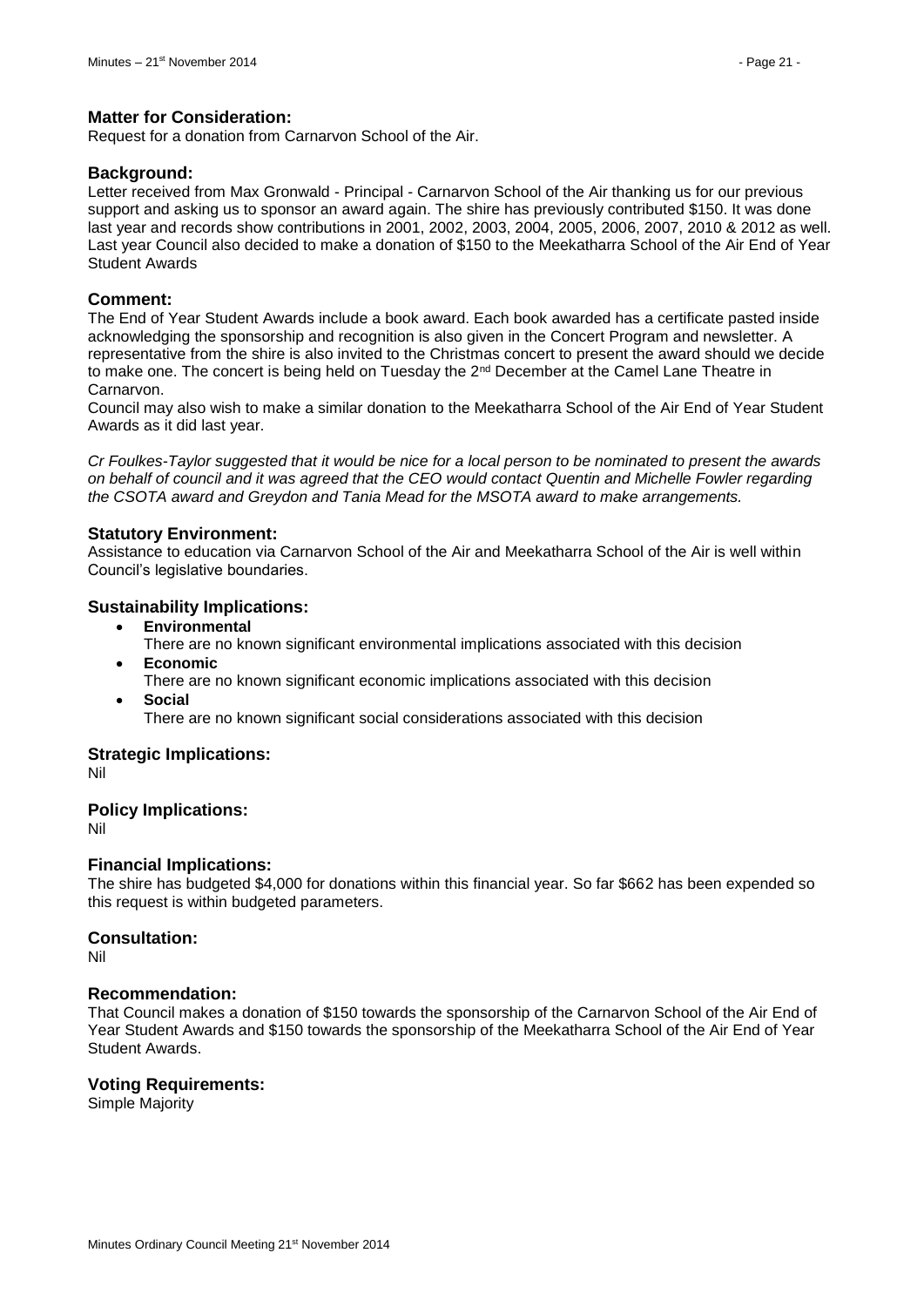## *Council Decision:*

#### **Moved: Councillor Whitmarsh Seconded: Councillor Foulkes-Taylor**

That Council make a donation of \$150 towards the sponsorship of the Carnarvon School of the Air End of Year Student Awards and \$150 towards the sponsorship of the Meekatharra School of the Air End of Year Student Awards.

**Carried For: 5 Against: 0**

#### <span id="page-21-0"></span>**19. NOTICE OF MOTION**

Nil

#### <span id="page-21-1"></span>**20. CEO ACTIVITY REPORT**

| Date                       | <b>Activity</b>                                                                                    |
|----------------------------|----------------------------------------------------------------------------------------------------|
|                            |                                                                                                    |
| 14 <sup>th</sup> October   | RRG - Murchison sub-group meeting via teleconference. Discussed in October meeting                 |
| 15 <sup>th</sup> October   | CEO & SFO – meeting via teleconference with IT Vision re implementation of accounting<br>software. |
| $22nd$ October $-$         | CEO off work – knee operation and recovery.                                                        |
| 7 <sup>th</sup> November   |                                                                                                    |
| 24 <sup>th</sup> October   | EOI for final trim on dust suppression works close                                                 |
| 24 <sup>th</sup> October   | EOI for preparation of three aggregate pads on Beringarra-Pindar road closes                       |
| 10 <sup>th</sup> November  | Finalisation of IT Vision implementation programme and sign off                                    |
| 7 <sup>th</sup> November   | EOI for site supervisor and admin officer for flood damage works closes                            |
| 7 <sup>th</sup> November   | EOI for concrete to verandah and carport at new house closes                                       |
| 10 <sup>th</sup> November- | 2VNet on site to install new server                                                                |
| 13 <sup>th</sup> November  |                                                                                                    |
| 11 <sup>th</sup> November  | Finalisation of Annual Financial report from auditors.                                             |
| 14 <sup>th</sup> November  | Mid West Gascoyne LEMC & LRC Event in Geraldton                                                    |
| 19 <sup>th</sup> November  | Meeting with Liam Kelly of Athena Resources scheduled                                              |
| 20 <sup>th</sup> November  | Risk audit workshop with LGIS                                                                      |

*CEO Jenny Goodbourn went through her report and added information. Cr Foulkes-Taylor asked about the recent health checks that the staff attended. It was asked if the community could be included. CEO Jenny Goodbourn advised that this visit had been provided by LGIS as part of the preventative health insurance. She did actually ask if they could accommodate additional people for a charge but it was part of a visit to several shires in the region and they did not have the additional time available.*

#### **Recommendation:**

That the CEO's Activity Report be accepted.

#### **Voting Requirements:**

Simple Majority

<span id="page-21-2"></span>

| <b>Council Decision:</b><br><b>Moved: Councillor Whitmarsh</b>                                           | Seconded: Councillor Williams |  |
|----------------------------------------------------------------------------------------------------------|-------------------------------|--|
| That the CEO's Activity Report be accepted.                                                              |                               |  |
| <b>Carried</b>                                                                                           | For: $5$<br>Against: 0        |  |
| <b>URGENT BUSINESS</b><br>21.                                                                            |                               |  |
| <b>Council Decision:</b><br><b>Moved: Councillor Broad</b><br><b>Seconded: Councillor Foulkes-Taylor</b> |                               |  |
| That the Shire of Murchison deals with three items of urgent business                                    |                               |  |